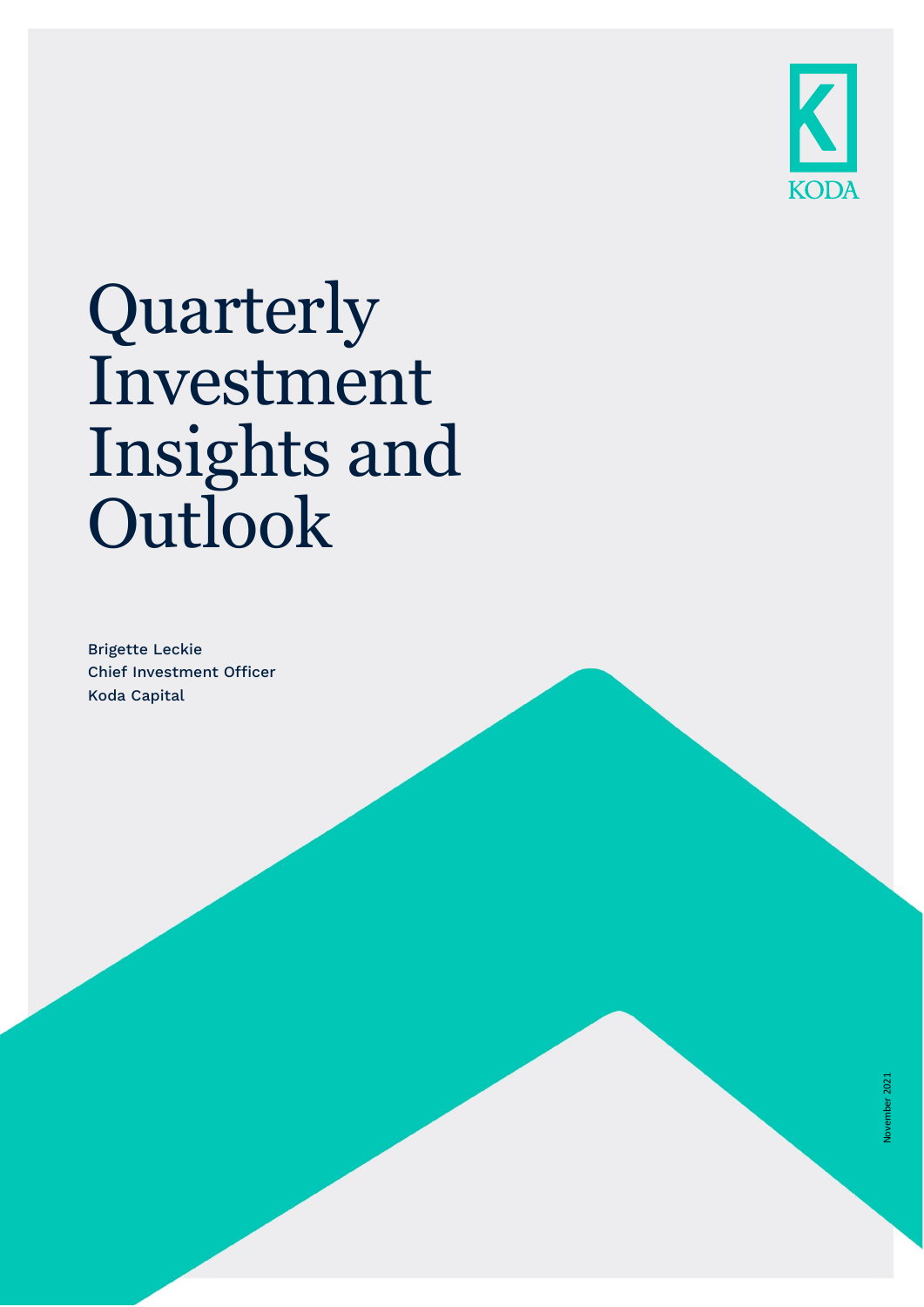# Key Points

**The investment landscape is starting to change.** The low inflation and low unemployment backdrop has delivered stellar returns for both bonds and stocks in recent decades. This is now being seriously challenged. There is a strong probability that we are moving into higher inflation and then a weaker growth environment than seen in recent decades.

**Recent inflation prints across the globe have been elevated**, with most countries seeing inflation well above their official targets. Distortions from COVID-19 are playing a part, but cannot be blamed for all of current inflation pressures. COVID-19 has accelerated some long-term trends that were already underway.

**A generational spike in inflation is underway**. This is opposite of the persistent deflationary pressures seen years after the Global Financial Crisis, and high inflation readings should continue through until at least early 2022.

**Current elevated inflation cannot be fully fixed by rate hikes.** Although tapering or rate hikes can reduce inflation *via* the channel of inflation expectations (*ie* wages) and property prices, central bankers can hardly do anything on hiring more truck drivers or exploring more oil. Central Banks must remove emergency measures sooner rather than later to retain their credibility.

**At present, markets are distorted by a series of noisy events**, including the Evergrande default, China slowdown, the broad-based energy shortage and the concerns of persistent inflation. Some assets will significantly underperform when these headwinds materialise.

**Key is to make your portfolio resilient to extreme market events,** whether it is the black swan like COVID-19 or the grey rhino like the current bond sell-off. *How do we do that?*

**We specifically take smaller exposures to a lot more risks.** The classic approach to a 70% growth 30% defensive portfolio is about 50% in Australian and US/EU equities plus 10-20% in high duration bonds. We do not build portfolios like that. By way of example, we would rather have a modest exposure to:

- ➢ the risk that the People's Bank of China does not inject sufficient liquidity after a major developer goes into liquidation, or a regulatory crackdown on oligarchs impacts its tech leaders
- $\triangleright$  dozens of frontier economies which are unlikely to crash at the same time
- ➢ asset-backed agricultural loans.

**Portfolios should not face unrecoverable losses if the RBA miscalculates on its macroprudential tightening and engineers a GFClike property crash.** Such an event is unlikely to affect stocks in Israel, US, Europe *etc*. When something adverse happens, you will likely be worried about 4% of the portfolio, not 30%.

**Over the past year, our portfolios have been gradually changed to be able to deal with this evolving investment landscape.** These changes are summarised in the table below.

|                   | Table 1. Rey Fortrollo Changes since June 2020                                |                                                                                           |  |  |  |  |  |  |  |  |
|-------------------|-------------------------------------------------------------------------------|-------------------------------------------------------------------------------------------|--|--|--|--|--|--|--|--|
| Date              | <b>Portfolio Change</b>                                                       | Rationale                                                                                 |  |  |  |  |  |  |  |  |
| Q3 2020           | Reduced beta exposure in Australian small caps and emerging markets           | High valuations & rising economic risks                                                   |  |  |  |  |  |  |  |  |
| <b>Early 2021</b> | Confirmed no exposure to developed economies sovereign bonds                  | Inflation and valuation risks; too dilutive to<br>returns to tolerate in portfolios       |  |  |  |  |  |  |  |  |
| Mid 2021          | Added two equity strategies with differentiated risk and return drivers       | Increase portfolio diversification                                                        |  |  |  |  |  |  |  |  |
| Q3 2021           | Added two agriculture strategies with differentiated risk and returns drivers | Increase portfolio diversification, capture<br>dislocation & add another inflation buffer |  |  |  |  |  |  |  |  |
| Mid/late 2021     | Added two niche commercial property opportunistic strategies                  | Capitalise on a market dislocation and add<br>another portfolio inflation buffer          |  |  |  |  |  |  |  |  |

### **Table 1: Key Portfolio Changes since June 2020**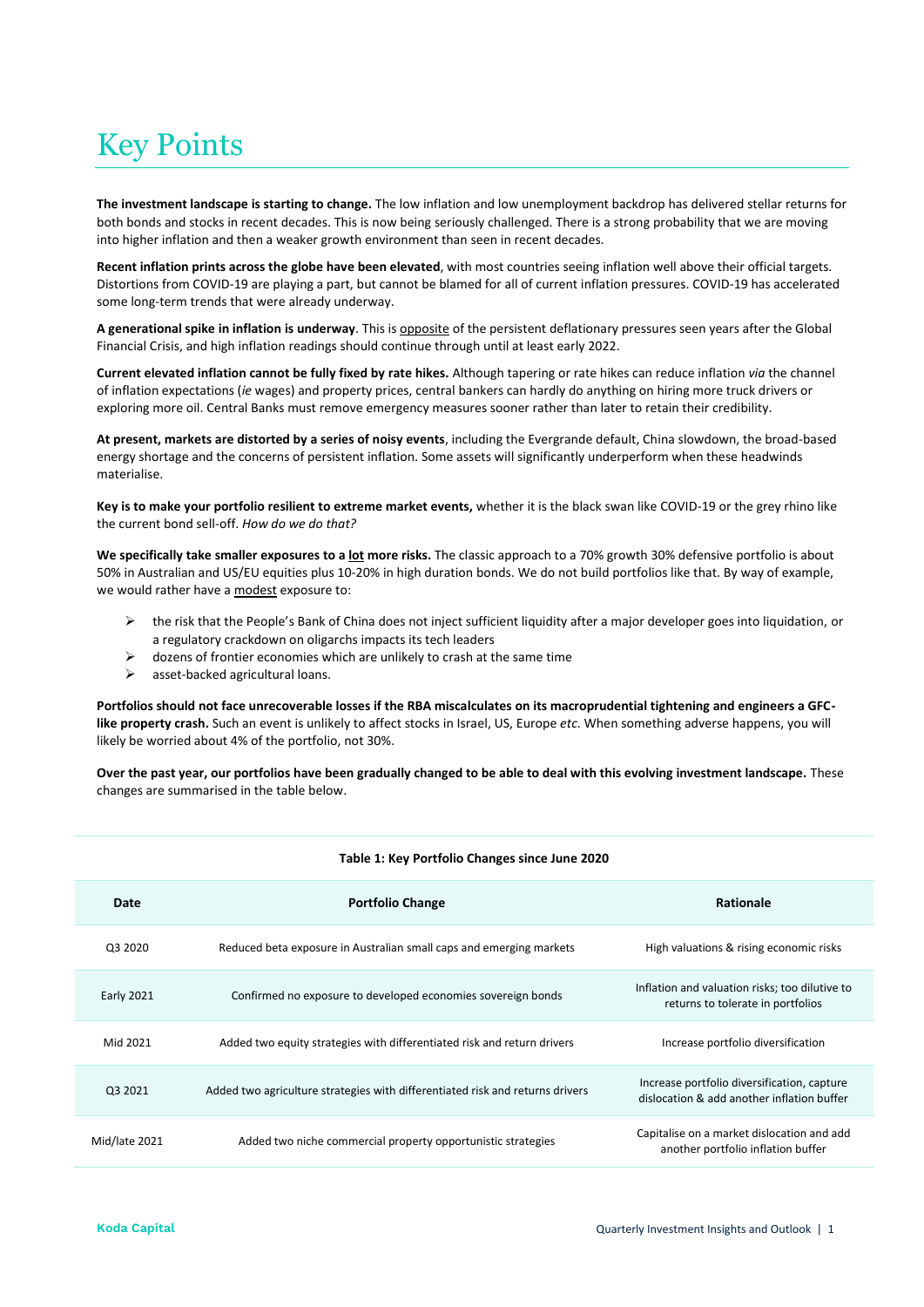# Section 1: The Times They Are A-Changin'

**The investment landscape is starting to change.** The Goldilocks economy, first coined in the early 1990s, has dominated the investment environment in recent decades. This low inflation and low unemployment backdrop has been great for both bonds and stocks, resulting in stellar investment returns. The Goldilocks economy is now being seriously challenged. There is a strong probability that we are moving into higher inflation and then a weaker growth environment than seen in recent decades. Over the past year, our portfolios have been gradually changed to be able to deal with this evolving investment landscape. These changes were summarised on page 2. In addition to the portfolio changes outlined, we provided access to real assets through closed-end funds, including electricity generation.

**Recent inflation prints across the globe have been elevated**, with most countries seeing inflation well above their official targets. Distortions from COVID-19 are playing a part, but cannot be blamed for all of current inflation pressures. COVID-19 has accelerated some long-term trends that were already underway. These include:

- **a more fractionalised global trading environment,** resulting in bilateral as opposed to multilateral trade agreements, and move to "nearshoring" and "on-shoring". Collectively this has driven a deglobalisation movement, which started with Brexit and gathered momentum under the Trump Presidency.
- **just-in-time supply management was becoming more difficult** due to trade barriers, particularly conducted by tariffs. The cost of moving away from just-in-time supply management is that firms are unable to optimise the supply chain as efficiently as previously.
- **forthcoming technological change particularly in the services sector is not either sufficiently advanced or scalable enough.** Examples of this include autonomous vehicles, robo-brokers, and traditional white-collar industries. These industries will face heavy disruption in the future but are unfortunately seeing significant inflation pressures now as the technology is coming but has not arrived. Worse still, workers have either exited or are avoiding entering knowing that technological will eliminate these roles.
- **market distortions in the energy sector**. An underinvestment in fossil fuels relative to demand in recent years combined with government emission targets and taxes, are creating supply inconsistencies. On the renewables side, output has yet to successfully to fill the void from fossil fuel energy.
- **changing worker lifestyle preferences and priorities.** Led by the technology sector, working from home became a genuine option and as a result moving to more cost-effective cities with large lifestyle gains. This has resulted in wage inflation due to a reduced labour force participation rate and for those who work a preference for less hours and reduced working schedules.

Causes of inflation are discussed below. **Their result is a generational spike in inflation**, which is the opposite of the persistent deflationary pressures seen years after the Global Financial Crisis, and high inflation readings should plateau through to Q1 2022.





**Key is the extent to which current inflation drivers are temporary as opposed to permanent.** There are five main drivers of inflation at present. These are supply chain squeezes, energy and labour shortages. Considering each of these in turn.

- **Demand side inflation:** Government policy stimulus measures combined with pent-up consumer spending and the release of over-savings, have driven strong demand for goods and services, creating demand driven inflation. This has been particularly pronounced in durables spending, as households have overconsumed on large ticket items due to working from home, sustained incomes due to policy initiatives and lockdown restrictions crimping services spending. This driver of inflation will be largely transitory.
- **Base effects:** as the world went into rolling lockdowns in early 2020, economic activity went into recession and inflation fell. A year on, the base effects from depressed levels of inflation have largely rolled off causing higher inflation prints. This factor was transitory.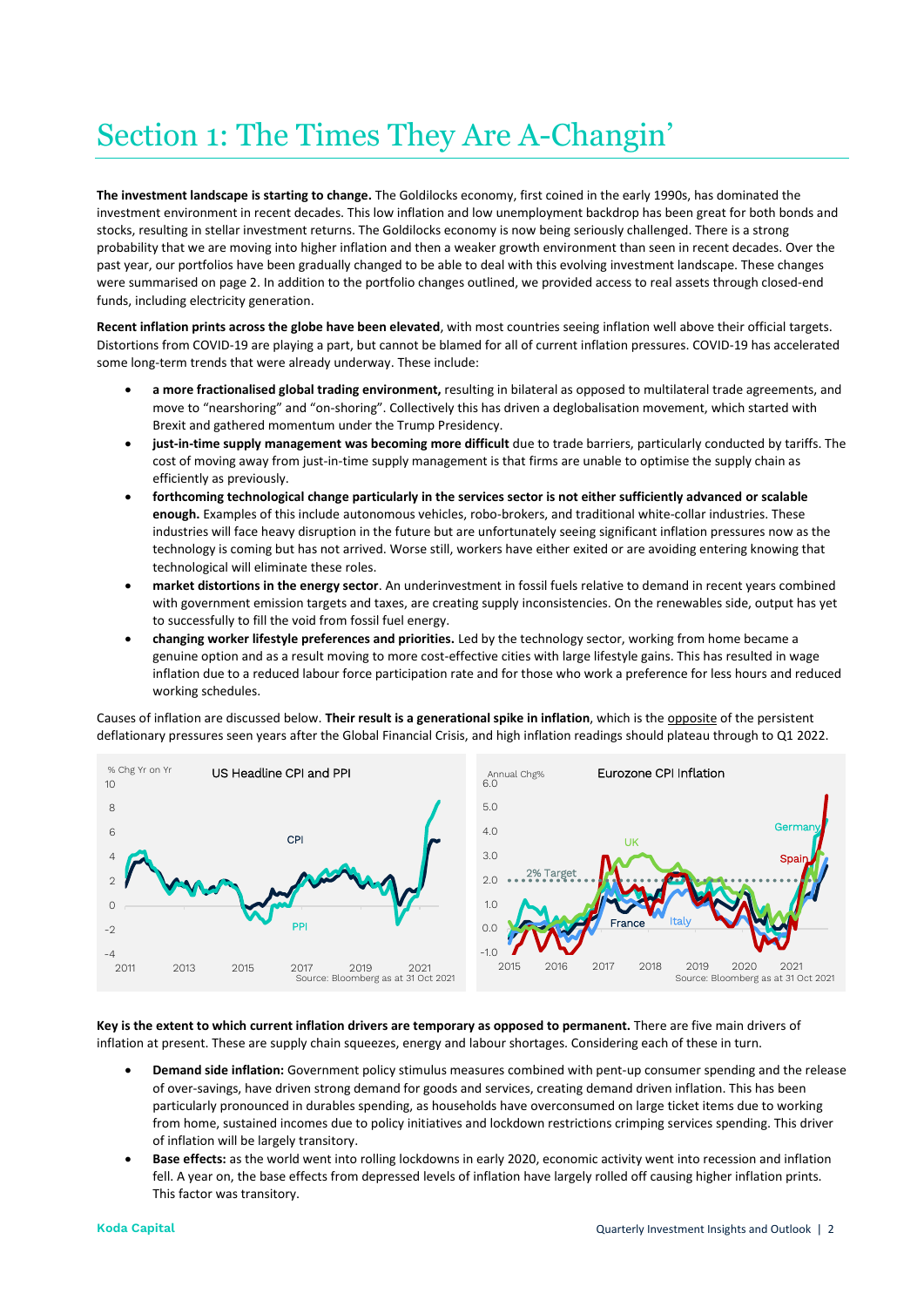- **Supply chain squeezes:** Problems across the supply chain are both supply and demand driven. The imbalances are shown in the following chart and are most pronounced in the major developed countries. The demand side has been discussed above. On the supply side, the global flow of goods remains in chaos, due to disruptions on top of disruptions which commenced with the closure of many Chinese factories in the initial outbreak of COVID-19. Geographically, the US faces the biggest logistical issues, with congested ports, full warehouses, lack of truck drivers and full trains. Shortages are widespread across the world ranging from computer chips to the metals used in electric car batteries (see Table 2 for a comprehensive list). These shortages are expected to continue for up to two years, albeit in lessening degrees. This inflation driver is therefore more transitory than permanent.
- **Energy shortages:** These are supply driven. The shortage can be attributed to policy decisions to reduce carbon emissions, flooding in China's coal producing areas, underinvestment in fossil fuels and lack of labour - particularly truck drivers and shale oil workers. Some of these influences will recede in 2022, resulting in lower prices. Energy prices are unlikely to drop sharply (to pre-COVID levels) due to production emission targets, carbon taxes and tariffs. "Greenflation" will contribute to inflation for years to come. Energy shortages look likely continue for years to come, at least until there is a global tradeable market in carbon and electrification is scalable to the levels of energy currently derived from oil, coal and gas. This inflation driver is both transitory and permanent.
- **Labour Shortages:** this is supply driven, or increasingly being labelled "The Great Resignation". Across major developed economies, labour demand is outpacing supply. This is because potential workers are leaving the labour markets due to skill mismatches, mobility challenges as COVID-19 continues, and changed life priorities. Two key groups of workforces have exited: females aged between 25-44 and those aged over 55. The former can be largely attributable to home schooling/changed child priorities, and the latter is early retirement. It is unlikely that the labour market participation will revert to pre-pandemic levels. Specifically in the US, there is a pocket of militant resistance to vaccine mandates resulting in loss of difficult to replace staff. The result of "The Great Resignation" is higher wages as labour has more bargaining power. Companies are already offering large sign-on bonuses, higher entry level hourly wage rates, and other onboarding enticements. Labour shortages are the most worrying for future inflation outcomes, as workers will be able to demand higher wages from employers. This will in turn feed into higher inflation expectations, and then into inflation which is the vicious circle that central banks fear the most. This inflation driver is looking to be more permanent than transitionary.



**Central Banks will have to remove emergency measures sooner rather than later to retain their credibility.** With growth remaining relatively resilient and inflation well above target banks in major developed economies (the exception being Japan), current Central Bank policy settings are no longer appropriate. Some central banks are starting to "correct" policy settings. Russia, South Korea, Norway, and New Zealand are amongst the select few that have already raised interest rates. The European Central Bank is expected to start phasing out its emergency asset purchase program from December, and the Bank of England will act in coming weeks. The all-important US Federal Reserve has become much more concerned about current inflation being more permanent than previously assessed and action is increasingly likely by year end. The US Federal Reserve stance further complicated by current vacancies and whether Chairman Powell will be nominated for a second term. The RBA has just dropped yield curve control rather than fight the market.

**The biggest mispricing in markets is negative real interest rates.** The US real bond yield remains stubbornly negative. The US 10-yr inflation linked bond yield is holding at -1%. This is largely due to unprecedented central bank liquidity as well as continued "Goldilocks" growth/inflation expectations. As discussed above Goldilocks has gone and the new investment landscape will consist of lower growth and higher inflation – this "porridge" creates multiple investment stresses. For instance, large listed companies face higher cost bases due to inflationary pressures and reduced margins. Select companies – listed or unlisted – will prosper from their monopolistic or niche positioning as they can more than pass on price increases without any loss of market share. Those facing pure competition will face both margin erosion and reduced profitability. **The inevitable correction in negative real interest will flow onto other financial assets. Key is not if, but when.**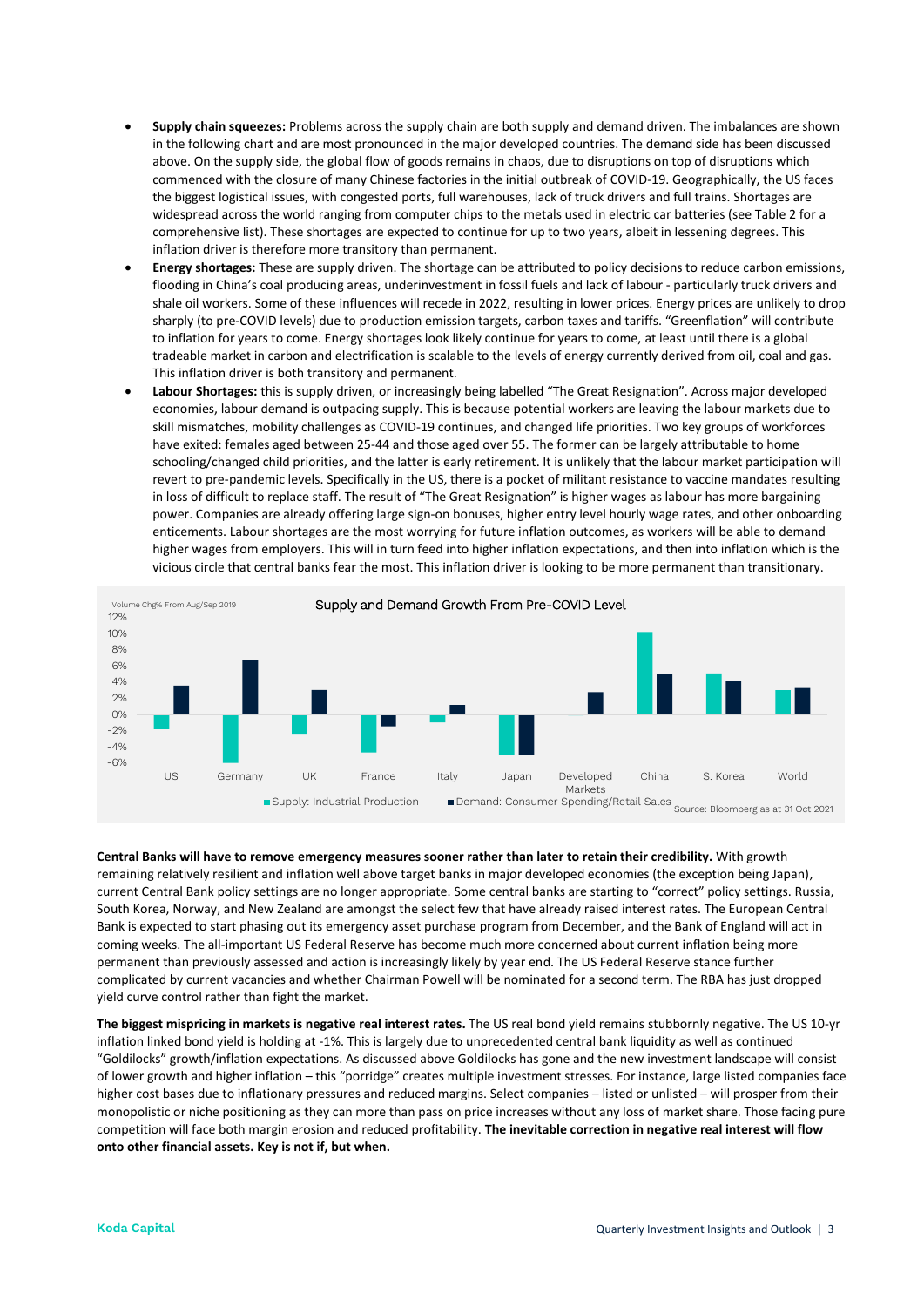

**Our portfolios have been gradually changed to cope with a shifting investment landscape of higher inflation and lower growth**. As outlined in previous reports and reinforced by recent changes as listed earlier, our portfolios have a different growth mix than traditional diversified portfolio. This has been done by accessing less market sensitive investments, in both the growth and defensive spaces. This approach also means that portfolios have exposure to greater number of less correlated risks. A traditional 70% growth and 30% defensive portfolio which is roughly 50% in Australian and US equities would face significant and irrecoverable losses should the RBA miscalculate on their macroprudential tightening and engineer a GFC like property crash. By investing in a greater number of risks, our portfolios will hold up better to such an event. That is not to say they would be immune. Overall, if all goes to plan in portfolios, clients should end up with half to 60% of the mark to market of a standard diversified fund, and with quality assets that have excellent long-term absolute and relative performance.

| <b>Table 2: Summary of Recent Shortages</b> |                                  |                                                                                                |  |  |  |  |  |  |  |
|---------------------------------------------|----------------------------------|------------------------------------------------------------------------------------------------|--|--|--|--|--|--|--|
| Item                                        | Location                         | Reason                                                                                         |  |  |  |  |  |  |  |
| Coal                                        | China, Europe and Southeast Asia | Coal production cut and low wind                                                               |  |  |  |  |  |  |  |
| Petro                                       | UK                               | Lack of truck drivers                                                                          |  |  |  |  |  |  |  |
| <b>Natural Gas</b>                          | <b>Europe and Asia</b>           | Low wind and slow production growth                                                            |  |  |  |  |  |  |  |
| Electricity                                 | China, Europe and Southeast Asia | Low wind in Europe and high coal/gas prices                                                    |  |  |  |  |  |  |  |
| Steel                                       | <b>US</b>                        | Slow capacity recovery; production cut in blast furnace mill                                   |  |  |  |  |  |  |  |
| Semiconductor<br>Chips                      | Global                           | Extreme weather; COVID; frontloading orders; capex cycle                                       |  |  |  |  |  |  |  |
| Vehicles                                    | Global                           | Semiconductor chip shortage                                                                    |  |  |  |  |  |  |  |
| Plastic                                     | Global                           | Power shortage and production cut on carbon emission limit                                     |  |  |  |  |  |  |  |
| Meat/Food                                   | Global                           | Staff shortage; extreme weather; port congestion                                               |  |  |  |  |  |  |  |
| Alcohol/liquid                              | <b>US</b>                        | Lack of winery workers and drivers                                                             |  |  |  |  |  |  |  |
| Diaper/Household<br>Supplies                | <b>US</b>                        | COVID in Southeast Asia; port congestion                                                       |  |  |  |  |  |  |  |
| Electronics                                 | Global                           | Semiconductor chip shortage; COVID in Southeast Asia                                           |  |  |  |  |  |  |  |
| Labour                                      | Europe, US, Australia            | Lack of immigration; home schooling; wealth effect; early<br>retirement, mandate-based firings |  |  |  |  |  |  |  |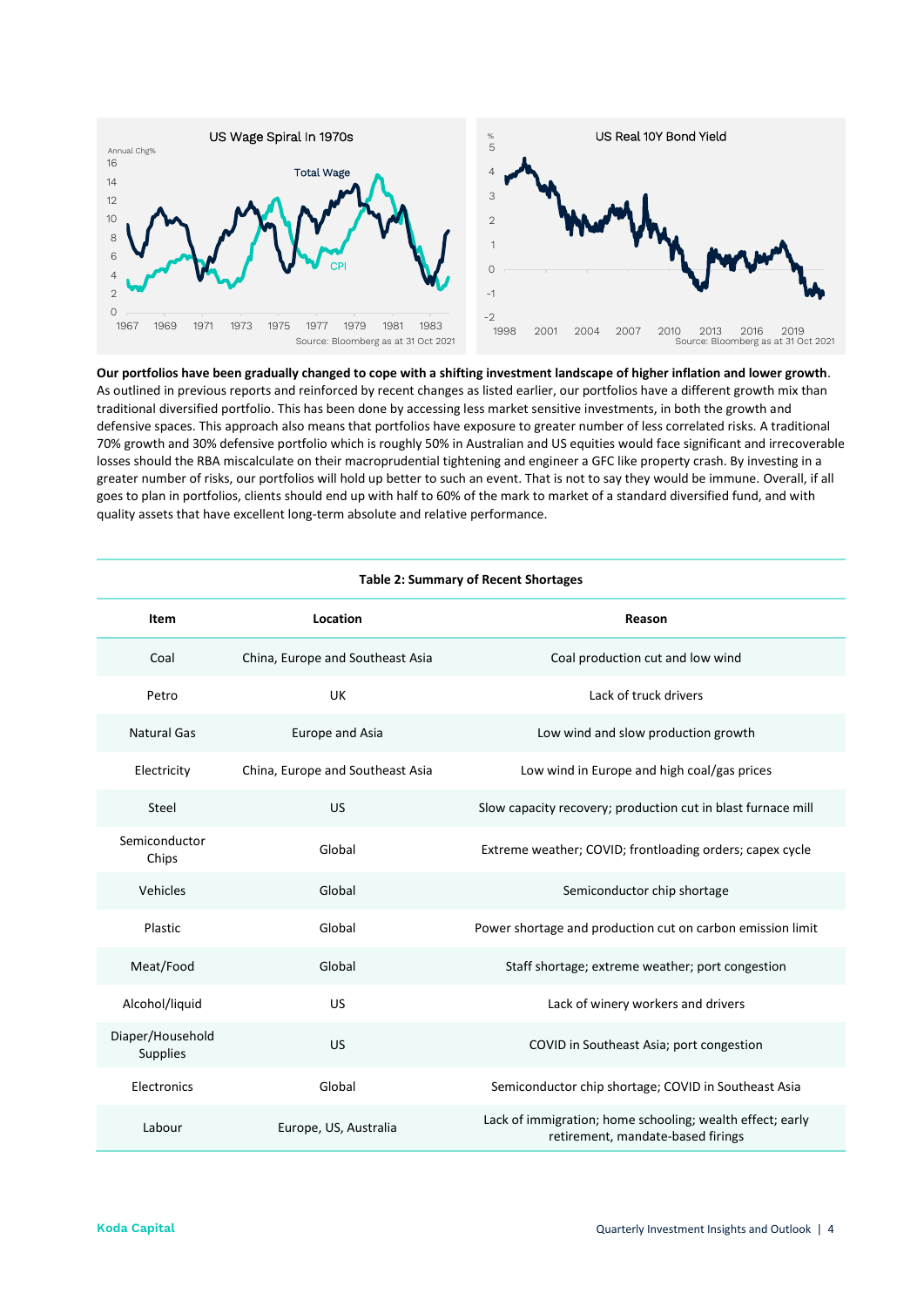## Section 2: Economic and Investment Backdrop

Global COVID-19 conditions improved in the past two months. North America, Eurozone, Japan and ASEAN countries are all reporting declining infections. Cases in the UK and Singapore remain elevated whilst the death numbers are low. In Australia, infections are also declining in both VIC and NSW. The fast vaccination rollout compressed the death tolls with the nationwide mortality rate below 0.7%. Across major economies, fully vaccinated rates have exceeded 50% with Eurozone and Japan both over 65%. On policy response, New Zealand, Australia and Vietnam have all abandoned the "elimination" approach and intended to live with the virus. This leaves China the only major economy to keep pursuing zero-case infections.

Despite the improving COVID situation, economic activities in major economies have moderated recently. Mobilities in Europe and North America are rolling over since late August. Even though these countries have fully reopened, mobilities in public transport and offices are still 10-30% below the pre-COVID level. The disruption of the pandemic on consumer behaviour is persisting much longer. Also, on the manufacturing side, business confidence mildly weakened although the underlying demand is still solid. The ongoing supply bottlenecks, labour shortages and surging energy prices are weighing on the margins. Two key leading indicators, South Korea and Taiwan export growth are both rolling over from the peak level of H1 2021, suggesting that the booming stage of global trade may be over.



The economic condition across the regions is converging as strong economies (i.e. Europe and US) are moderating following the strong summer holiday season in Q3. By contrast Australis which suffered less than others during the pandemic is now facing a "uniquely" impacted Q3 2021.

The US economy is losing momentum after the strong first half year. Business sentiment proxied by ISM PMI is still strong but has mildly moderated from the peak level in Q2. Businesses are reporting mounting cost pressure and supply shortages. Consumer confidence weakened and the University of Michigan consumer sentiment index even went lower than the level during the pandemic. Households are increasingly concerning the price rises of their daily consumption.

Labour markets are very tight with significant labour shortages. The expiry of jobless subsidies in September did not bolter people's willingness to "return to work". Labour force participation rate is still 1.8% below the pre-COVID level and over three million people are reluctant to re-join the work force. Among them, key detractors are female aged 25-44 who have to home-school their children and people aged over 55 who take early retirement. The labour shortage is also pushing wages higher. In Q3 alone, US hourly wage rose 1.3% and the year-on-year growth in September is 4.6%, near a post global financial crisis high. Both job vacancy rate and quit rate are at record highs as people are actively seeking higher-paid jobs.

Inflation pressure is building up and persisting much longer than "transitory". The headline annual CPI is jumping at above 5% and even the core CPI (excluding energy and food) is at 4%, well above the 2% target. From here, some items such as fuel, power or second-hand cars, will normalise early next year when the supply recovers. However, the backbones of the inflation, including sheltering, hospitalities and household product will even go higher due to the strong consumer income growth. As a result, the US Federal Reserve will have to respond ahead of the curve in case of the re-run of untamed inflation in 1970s/1980s. The bond markets have started to price in the potential policy shift. The future markets are now priced in 65 bps official interest rate rise by Feb 2023, up from 20 bps in mid-September. Our portfolio has very small exposure to interest rate sensitive (high duration) assets and section 3 will further discuss that.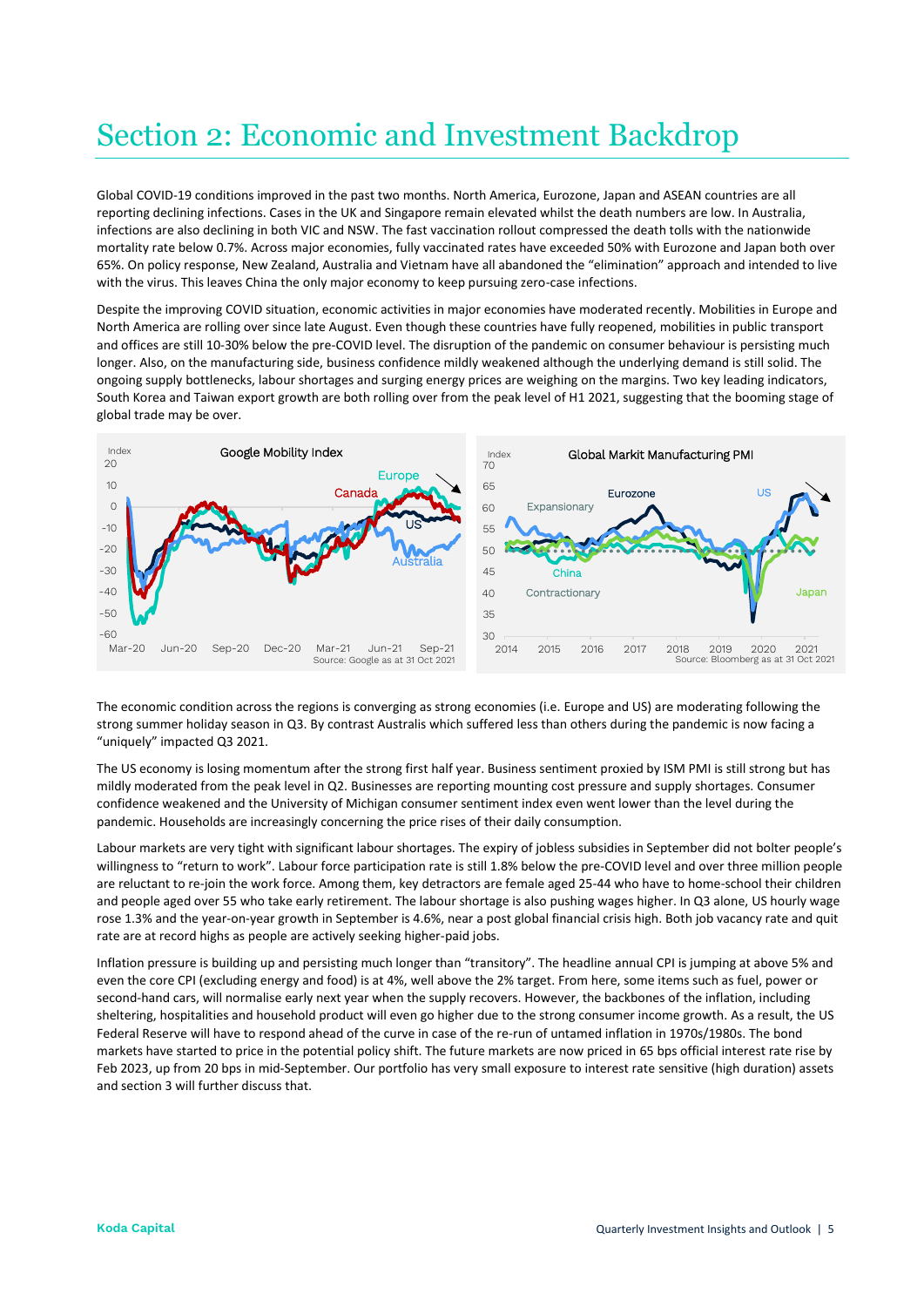

In Europe, the economic recovery is also moderating. Business confidence, as measured by German IFO and French INSEE, has stalled in recent months as companies are reporting ongoing problems in procurement of raw material and intermediate products. Order books are still relatively full, but order intake is levelling off. On the consumer side, household spending and confidence in Eurozone continues to recover despite the recent surging energy prices. By contrast, UK consumers are less optimistic as the country is reporting broad-based shortages from fuel to meat.

The labour market slack in Europe is significant. Although the headline unemployment rates have largely recovered to pre-COVID levels, total employment is 1.2% lower. In particular, countries like UK, Poland and Slovenia are struggling to find workers with record high job vacancies. On the other hand, European inflation is also rising. Headline inflation (HICP) in Eurozone was up 3.4% in September compared to one year ago, with Germany and Spain even above 4%. This is well above 2% target of Bank of England and European Central Bank. The future markets are now priced in four interest rate hikes in UK and half interest rate hike in Europe by Q3 2022.



In Australia, the economy is set to rebound following the ease of lockdowns. Over 280k jobs were lost in the past three months but most will be recovered by the end of this year. The underlying demand for staff remains strong even during the current pandemic, evidenced by the resilient online job advertisements. Once the restrictions on the demand side (*e.g.* consumption) fade, the country will face the issue of work force shortage again due to the lack of immigration, home schooling and early retirement. Evidenced by situation occurred in the US and Europe, wage pressure in Australia will elevate and push the inflation higher. A persisting period for headline CPI (Q3 2021 at 3.0%) over 3% or 4% by mid-2022 cannot be ruled out. The market consensus of CY 2021 CPI has already been revised up to 2.5% from 2% two months ago.

At present, the Reserve Bank of Australia plans to taper its bond purchases from November and keep the cash rate on hold until 2023 or more likely 2024. However, such announced roadmaps significantly deviated from the market expectations due to the looming inflation pressure. As a result, the Aussie 2y government bond yield jumped 70 bps in the past two weeks, suggesting over three rate hikes in 2022. In response, the RBA surrendered its yield curve control, and no longer targets an April 2024 yield.

In China, negative news has occupied the headlines in the past three months, from tech regulations to Evergrande defaults. Regardless the market noises, the key backdrop is that Chinese economy has been always cyclical, needing strong counter-cyclical demand management from the central government. Investment performance is largely unrelated to the macro fundamentals. Chinese equities significantly underperformed in the first seven months in 2021 due to monetary tapering/tightening, deleveraging and tech regulations. Meanwhile, the economy was running very strong in Q1 and Q2. By contrast, when the economy has slowed down since September, the equity markets stabilised and mildly outperformed developed markets.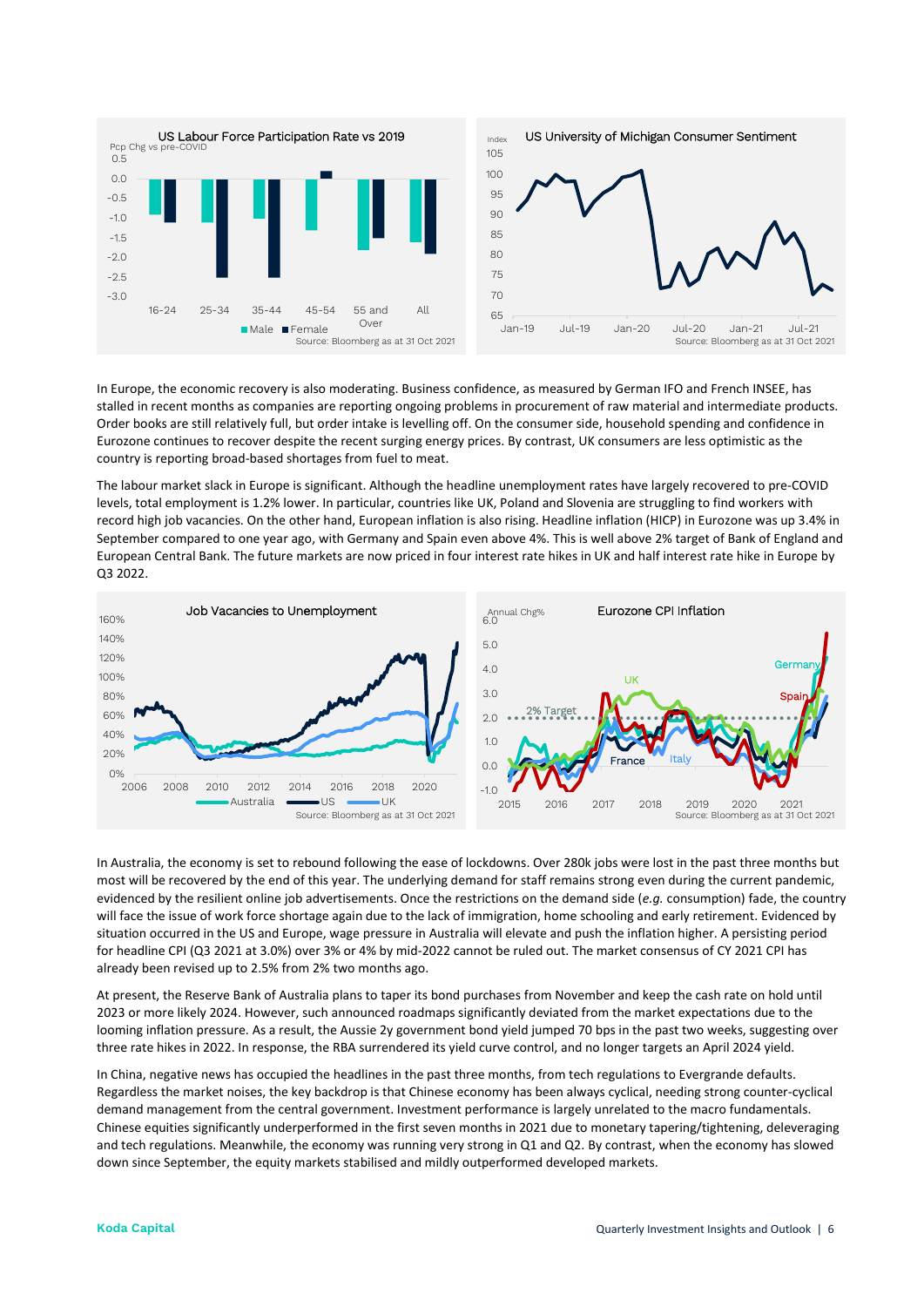On the macro side, China is experiencing a painful period of economic reform, from investment to consumption-driven growth. Annual GDP has slowed down to 4.9% in Q3, below 7.9% in Q2 and the long run target of 6%. The reasons of such weakness are threefold.

- First, China is experiencing the re-run of policy-induced deleveraging mandate as per 2018. Banking lending to property developers and infrastructure projects has been restricted to reduce the systematic risks in property sectors and local government debt. In the past one month, due to the Evergrande default and related contagion risks, Chinese regulators are starting to ease some restrictions of property lending.
- Second, household consumption is still disrupted by intermittent COVID as China is still adopting the elimination approach with border closures and regional lockdowns. Such headwinds will at least persist into 2022.
- Third, industrial production is curbed due to the carbon emission target, even though the underlying demand remains solid. Add on top, the recent power crunch has enforced energy-intensive industries to further cut production. Such impact will not fade until early next year.

From here, markets now expect the Chinese PBOC to either cut interest rates or reduce required reserve ratio in the next six months to support the economic growth. Also, lending restrictions on developers and local governments will moderately loosen. However, a re-run of flooded stimulus as per 2009 is unlikely.

In financial markets, global equities have lost the momentum as investors concern the stagflation risks. MSCI World experienced a mild sell-off in September but recovered the losses in October due to strong earnings results. In Emerging markets, China stabilised after the wild sell-off in July whilst Russia and Frontier outperformed due to strong commodity prices.

The bond markets experienced a sell-off on the expectations of imminent US tapering and potential rate hikes in 2022. US 10Y bond yields have risen near 40 bps since August and the US inflation expectations, proxied by 5Y breakeven rates, jumped to 2.9%. The futures markets have now priced in two and a half rate hikes by Feb 2023. On the other hand, market liquidities remained intact for now. Both Investment grade and high yield bond spreads are still at very low level although they have mildly widened in recent weeks.

Commodity markets saw large swings in the past three months. The global power crunch pushed natural gas prices to record highs and oil price has topped \$85 per barrel. Meanwhile, thermal coal peaked in mid-October at double its previous record and then fell over 40% due to the production recovery and regulatory intervention on speculation. In industrial commodities, copper and aluminium are grinding higher whilst iron ore fell over 50% due to the production cut and economic slowdown in China. On the other hand, global logistics prices are also moderating with Baltic Dry Index down 35% from the peak. Nevertheless, shipping costs are still significantly higher than pre-COVID due to the ongoing issues of truck driver shortage and port congestion.



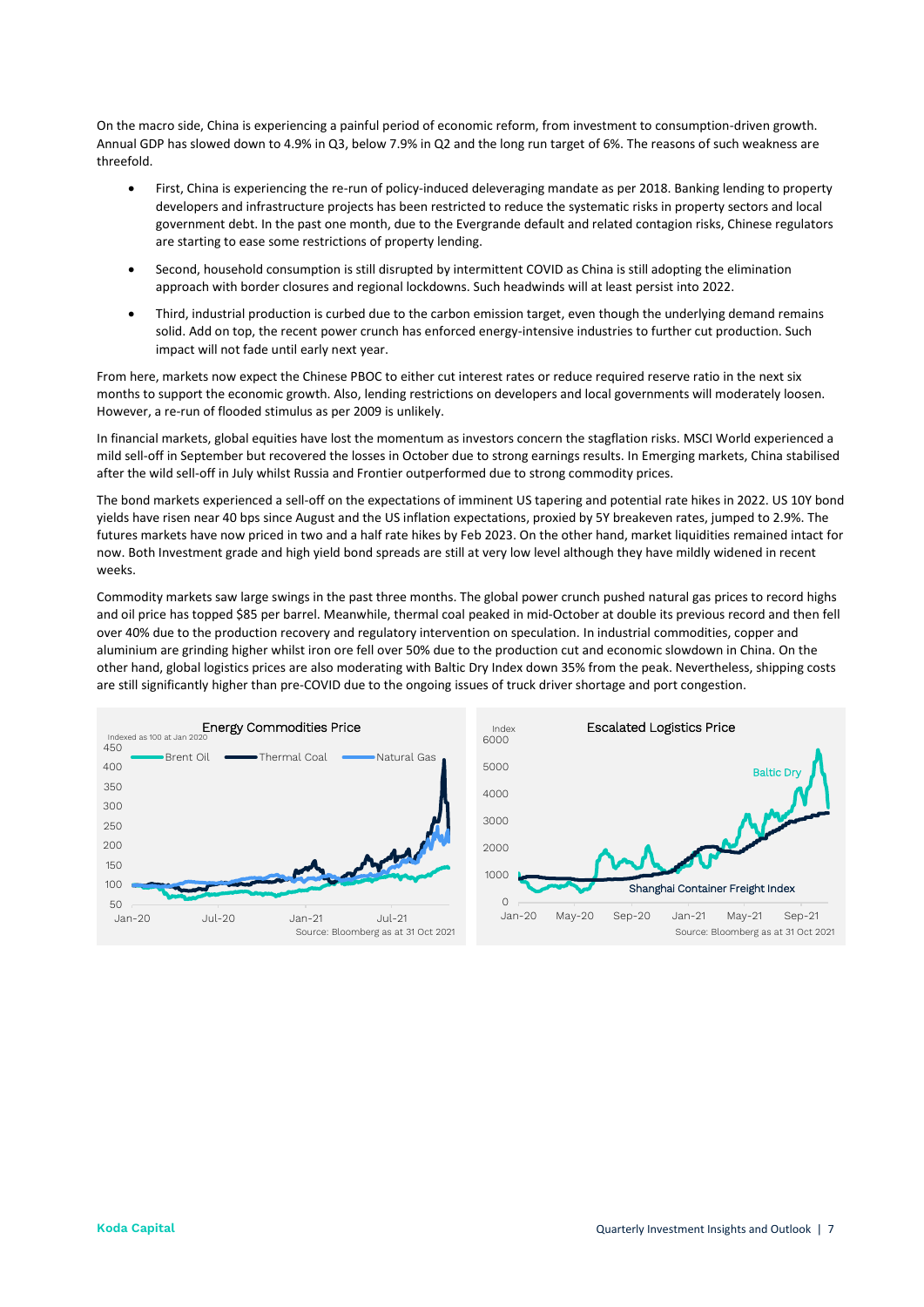## Market Indicators at a Glance

| As at 3 Nov 2021      |         | <b>LEVEL</b> |            |         |         | <b>PRICE CHANGE %</b> |        |             |             |
|-----------------------|---------|--------------|------------|---------|---------|-----------------------|--------|-------------|-------------|
| Equities              | Current | 1 Year High  | 1 Year Low | 1 Month | 3 Month | 6 Month               | 1 Year | <b>CYTD</b> | <b>FYTD</b> |
| <b>ASX 200</b>        | 7404    | 7633         | 5951       | 3.0     | $-0.9$  | 5.3                   | 22.1   | 12.4        | 1.2         |
| ASX Small             | 3548    | 3598         | 2722       | 3.7     | 2.9     | 8.6                   | 27.7   | 14.8        | 4.9         |
| S&P 500               | 4631    | 4635         | 3336       | 6.3     | 4.7     | 10.4                  | 37.4   | 23.3        | 7.8         |
| Nasdaq                | 15650   | 15657        | 11005      | 7.4     | 6.0     | 12.6                  | 40.2   | 21.4        | 7.9         |
| Russell 2000          | 2362    | 2364         | 1572       | 5.4     | 6.2     | 3.7                   | 46.3   | 19.6        | 2.2         |
| <b>MSCI Europe</b>    | 159     | 159          | 116        | 5.9     | 3.1     | 9.1                   | 34.6   | 20.2        | 5.8         |
| Japan Nikkei 225      | 29521   | 30796        | 23097      | 2.6     | 6.8     | 2.5                   | 26.7   | 7.6         | 2.5         |
| Israel Tel Aviv 125   | 1963    | 1968         | 1387       | 5.1     | 11.6    | 13.3                  | 40.7   | 25.2        | 11.3        |
| UK FTSE 100           | 7275    | 7303         | 5655       | 3.5     | 2.4     | 4.4                   | 25.7   | 12.6        | 3.4         |
| <b>MSCI</b> China All | 3415    | 4425         | 3266       | 1.6     | $-2.1$  | $-9.8$                | $-3.0$ | $-9.4$      | $-12.1$     |
| Russia RTS\$          | 1851    | 1934         | 1077       | 4.5     | 13.0    | 24.6                  | 67.0   | 33.4        | 11.9        |
| MSCI World            | 3196    | 3198         | 2323       | 5.7     | 3.3     | 8.4                   | 34.9   | 18.8        | 5.9         |
| <b>MSCI EM</b>        | 1264    | 1449         | 1114       | 1.4     | $-2.3$  | $-5.6$                | 12.8   | $-2.2$      | $-8.1$      |
| <b>MSCI</b> Frontier  | 687     | 693          | 516        | 3.7     | 6.3     | 12.4                  | 31.5   | 20.2        | 6.3         |

|                           |         | YIELD LEVEL |            |                |         | YIELD CHANGE (BPS) |        |             |                |
|---------------------------|---------|-------------|------------|----------------|---------|--------------------|--------|-------------|----------------|
| Bond                      | Current | 1 Year High | 1 Year Low | 1 Month        | 3 Month | 6 Month            | 1 Year | <b>CYTD</b> | <b>FYTD</b>    |
| 3M BBSW Rate              | 0.1     | 0.1         | 0.0        | 4              | 4       | $\overline{2}$     | 1      | 5           | 3              |
| 2yr Aus Treasuries        | 0.7     | 0.8         | 0.0        | 63             | 64      | 60                 | 58     | 57          | 62             |
| 10yr Aus Treasuries       | 1.8     | 2.1         | 0.7        | 34             | 67      | 7                  | 106    | 82          | 30             |
| Aus Corporate Spread      | 1.0     | 1.1         | 0.8        | 1              | 13      | 12                 | $-5$   | 19          | 14             |
| 2yr US Treasuries         | 0.4     | 0.6         | 0.1        | 19             | 28      | 29                 | 30     | 33          | 20             |
| 10yr US Treasuries        | $1.5\,$ | 1.8         | 0.7        | 9              | 37      | $-8$               | 71     | 64          | 8              |
| Global Agg Spread         | 0.9     | 1.2         | 0.8        | $\overline{2}$ | $-1$    | $-1$               | $-34$  | $-8$        | $\overline{4}$ |
| Global HY Spread          | 3.9     | 5.3         | 3.4        | 10             | 11      | 33                 | $-157$ | $-19$       | 46             |
| <b>EM USD Bond Spread</b> | 3.1     | 3.4         | 2.6        | 10             | 9       | 35                 | $-34$  | 27          | 39             |

|                             |         | <b>LEVEL</b> |            |         |         |         | <b>PRICE CHANGE %</b> |             |             |
|-----------------------------|---------|--------------|------------|---------|---------|---------|-----------------------|-------------|-------------|
| Commodities                 | Current | 1 Year High  | 1 Year Low | 1 Month | 3 Month | 6 Month | 1 Year                | <b>CYTD</b> | <b>FYTD</b> |
| <b>Baltic Dry Index</b>     | 3187    | 5650         | 1111       | $-38.7$ | $-2.9$  | 4.4     | 152.3                 | 133.3       | $-5.8$      |
| Aluminium $(\frac{1}{5})$   | 2693    | 3229         | 1855       | $-5.8$  | 3.0     | 12.3    | 44.3                  | 36.0        | 6.7         |
| Brent Oil (\$/bbl)          | 83      | 86           | 44         | 6.2     | 18.3    | 28.6    | 92.9                  | 64.8        | 16.2        |
| Coking Coal (CNY/t)         | 3591    | 3995         | 1253       | $-4.6$  | 75.9    | 123.0   | 169.1                 | 139.3       | 61.1        |
| Copper $(\frac{4}{5})$      | 9496    | 10748        | 6670       | 4.0     | $-2.1$  | $-3.4$  | 40.4                  | 22.3        | 1.3         |
| Gold (\$/oz)                | 1781    | 1966         | 1677       | 0.7     | $-1.6$  | $-0.7$  | $-6.7$                | $-6.2$      | 0.6         |
| Iron Ore $(\frac{4}{t})$    | 96      | 185          | 90         | $-15.7$ | $-42.9$ | $-40.0$ | 6.8                   | $-23.6$     | $-46.6$     |
| Silver $(\frac{6}{\alpha})$ | 23      | 30           | 21         | 3.3     | $-8.2$  | $-12.9$ | $-3.3$                | $-11.3$     | $-10.3$     |
| Thermal Coal (CNY/t)        | 1100    | 2360         | 566        | $-23.4$ | 7.4     | 29.2    | 75.6                  | 38.5        | 13.1        |

|                      |         | <b>LEVEL</b> |            | <b>PRICE CHANGE %</b> |         |         |        |             |             |  |
|----------------------|---------|--------------|------------|-----------------------|---------|---------|--------|-------------|-------------|--|
| Currencies           | Current | 1 Year High  | 1 Year Low | 1 Month               | 3 Month | 6 Month | 1 Year | <b>CYTD</b> | <b>FYTD</b> |  |
| AUD/USD              | 0.7430  | 0.8007       | 0.7049     | 2.0                   | 0.5     | $-4.3$  | 3.7    | $-3.4$      | $-0.9$      |  |
| USD Index            | 94.1    | 94.6         | 89.2       | 0.1                   | 2.2     | 3.5     | 0.6    | 4.6         | 1.8         |  |
| EUR TWI Index        | 122.0   | 127.3        | 121.5      | $-0.3$                | $-1.0$  | $-2.6$  | $-1.5$ | $-3.3$      | $-1.6$      |  |
| AUD TWI Index        | 62.8    | 65.4         | 59.5       | 3.5                   | 1.9     | $-2.5$  | 5.9    | $-0.9$      | 0.2         |  |
| <b>JPY TWI Index</b> | 108.2   | 118.9        | 107.2      | $-2.7$                | $-3.3$  | $-2.3$  | $-8.4$ | $-7.8$      | $-1.4$      |  |
| GBP TWI Index        | 75.6    | 76.5         | 70.3       | 0.7                   | $-0.3$  | 0.9     | 5.5    | 5.4         | 0.1         |  |
| CNY TWI Index        | 100.2   | 100.3        | 94.8       | 1.1                   | 1.5     | 3.6     | 5.0    | 5.7         | 2.3         |  |

Source: Bloomberg as at 3 Nov 2021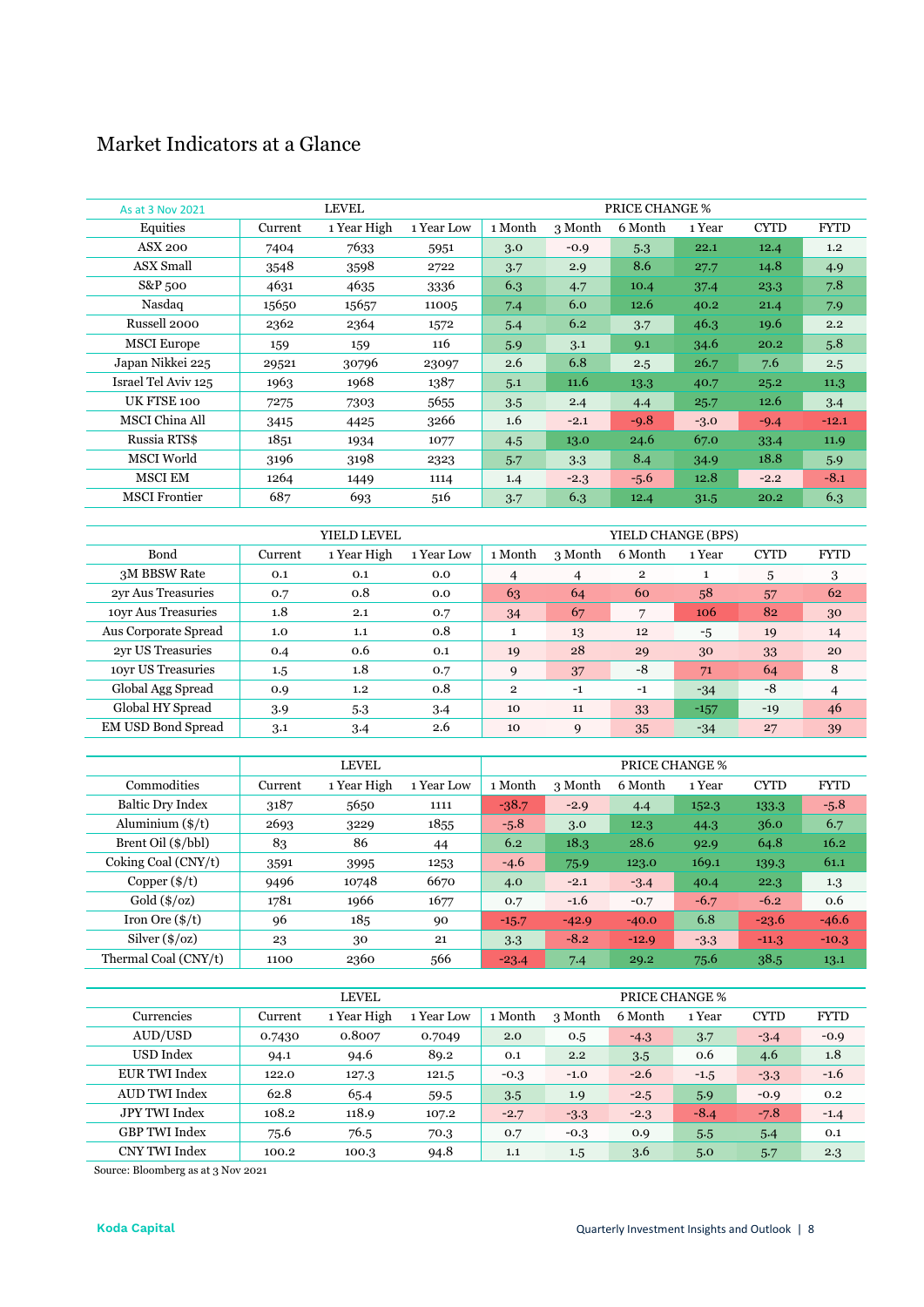| <b>Investment Style Monitor</b>         |     |        |             | Four Weeks Return/Index Point |                   |                   |
|-----------------------------------------|-----|--------|-------------|-------------------------------|-------------------|-------------------|
|                                         |     | Now    | 4 Weeks Ago | One Year Average              | Ten Years Average | Long Term Average |
| Growth - Value Spread                   | ЙĤ  | 3.6    | $-4.6$      | $-0.2$                        | 0.5               | 0.2               |
| Cyclical - Defensive Spread             | ИR  | 4.1    | 2.3         | 1.0                           | 0.8               | 0.6               |
| Emerging - Developed Markets Spread     | ψ   | $-3.0$ | $-2.4$      | $-1.0$                        | $-0.5$            | 0.1               |
| US - Non-US Spread                      |     | 0.7    | 2.0         | 0.4                           | 0.7               | 0.3               |
| US - Europe Spread                      | وآل | $-0.1$ | 0.0         | 0.1                           | 0.5               | 0.3               |
| Australia - Developed Markets Spread    |     | $-3.3$ | 0.1         | $-0.6$                        | $-0.3$            | $-0.1$            |
| Australia - Emerging Markets Spread     | ŵ   | $-0.3$ | 2.5         | 0.4                           | 0.2               | $-0.2$            |
| Covid-19 Impacted - Non-Impacted Spread | N.  | $-0.9$ | 6.2         | 0.7                           |                   |                   |
| Cyclical - Haven Currency Spread        | ЙĤ  | 2.5    | 0.0         | 0.8                           | 0.0               | 0.0               |
| Tech - Non-tech Spread                  | ЙĤ  | $-0.7$ | $-3.6$      | 0.2                           | 3.4               | 1.4               |
| Source: Bloomberg as at 3 Nov 2021      |     |        | vs. prior   |                               |                   | vs. history       |
|                                         |     | ЙĤ     | Increasing  |                               |                   | Higher            |
|                                         |     |        | Decreasing  |                               |                   | Lower             |
|                                         |     | ⊕      | Steady      |                               |                   | In line           |
|                                         |     |        |             |                               |                   |                   |

| Market Volatility Monitor          |           | Now. | 4 Weeks Ago   | One Year Average       | Ten Years Average | Long Term Average |
|------------------------------------|-----------|------|---------------|------------------------|-------------------|-------------------|
| Equity Volatility Vix Index        |           | 16.0 | 21.0          | 20.1                   | 17.1              | 20.3              |
| Bond Volatility Move Index         |           | 71.0 | 59.4          | 60.5                   | 63.8              | 81.9              |
| Source: Bloomberg as at 3 Nov 2021 | vs. prior |      |               | <b>High Volatility</b> |                   | Low Volatility    |
|                                    |           |      | Improving     |                        |                   |                   |
|                                    |           |      | Deteriorating |                        |                   |                   |

|                                    |      |                     | Valuation - Forward Price to Earnings Ratio | Technical Indicators |                            |        |
|------------------------------------|------|---------------------|---------------------------------------------|----------------------|----------------------------|--------|
|                                    |      | <b>Now</b>          | 4 Weeks Ago                                 | Long Term<br>Average | Relative<br>Strength Index | Volume |
| ASX 200                            | والح | 18.2                | 17.3                                        | 14.3                 | Normal                     | Flat   |
| ASX Small                          |      | 21.9                | 20.3                                        | 14.5                 | Normal                     | Flat   |
| $S&P_500$                          |      | 21.2                | 20.3                                        | 15.1                 | Normal                     | Flat   |
| Nasdaq                             |      | 29.5                | 27.6                                        | 19.5                 | Normal                     | Flat   |
| Russell 2000                       | ЯR   | 26.4                | 27.0                                        | 21.6                 | Normal                     | Flat   |
| MSCI Europe                        | وآلو | 15.4                | 14.9                                        | 12.6                 | Normal                     | Flat   |
| Japan Nikkei 225                   | ۴b   | 16.8                | 16.8                                        | 16.7                 | Normal                     | Flat   |
| Israel Tel Aviv 125                |      | 11.7                | 11.7                                        | 11.5                 | Normal                     | Flat   |
| UK FTSE 100                        |      | 12.3                | 12.0                                        | 12.0                 | Normal                     | Flat   |
| MSCI China All                     |      | 14.0                | 13.8                                        | 14.2                 | Normal                     | Flat   |
| Russia RTS\$                       | ЙĤ   | 6.4                 | 6.5                                         | 5.9                  | Normal                     | Up     |
| MSCI World                         |      | 19.2                | 18.5                                        | 14.3                 | Normal                     | Flat   |
| MSCI EM                            |      | 12.7                | 12.6                                        | 11.1                 | Normal                     | Flat   |
| <b>MSCI Frontier</b>               |      | 13.1                | 12.8                                        | 9.8                  | Overbought                 | Flat   |
| Source: Bloomberg as at 3 Nov 2021 |      |                     | vs. prior                                   |                      | vs. history                |        |
|                                    |      | and the contract of |                                             |                      |                            |        |

| Improving     |
|---------------|
| Deteriorating |

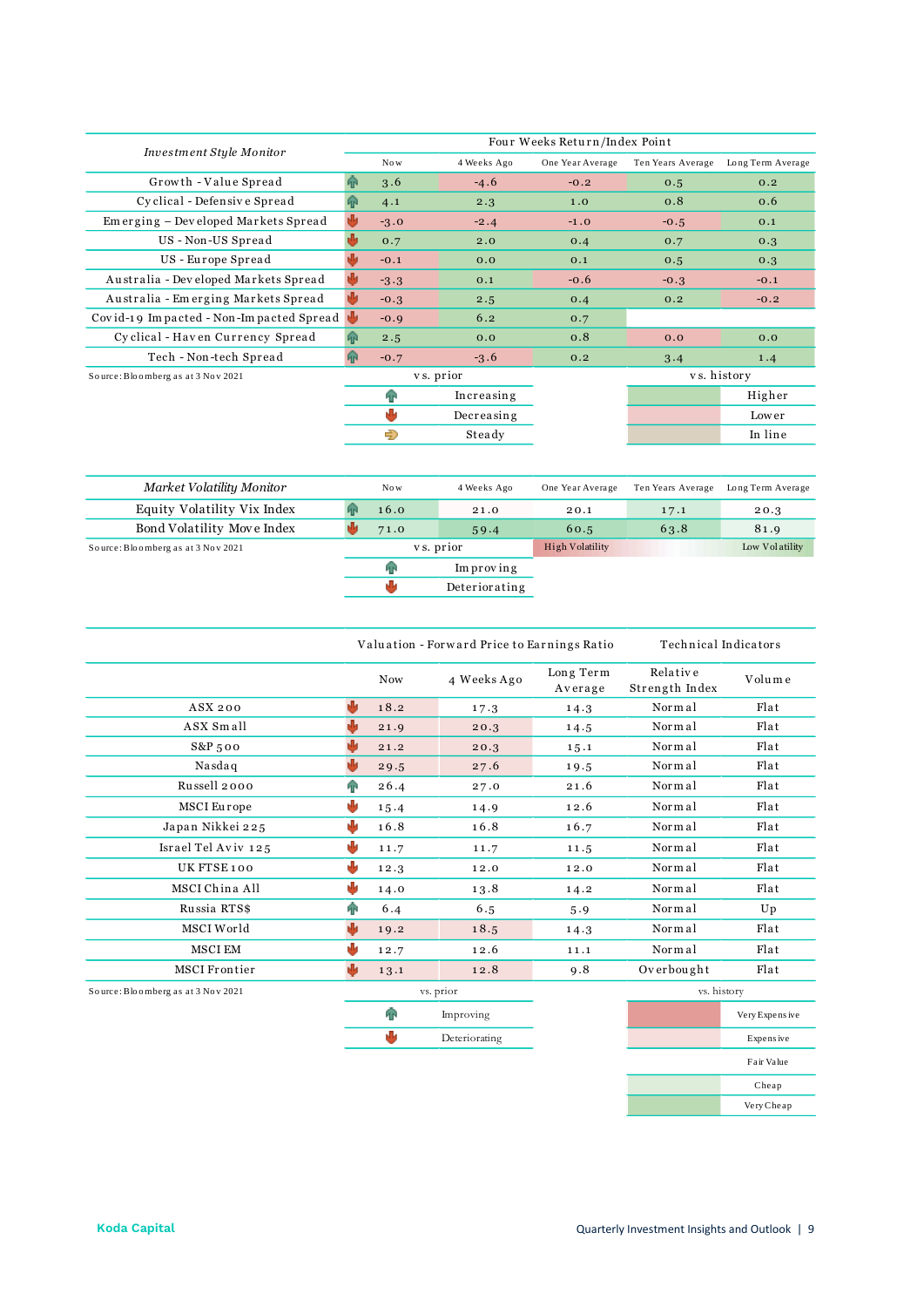| Market Breadth                     | % of Stocks in Bull Territory <sup>1</sup> |             | % of Stocks in Bear Territory <sup>2</sup> |               |
|------------------------------------|--------------------------------------------|-------------|--------------------------------------------|---------------|
|                                    | <b>Now</b>                                 | 4 Weeks Ago | <b>Now</b>                                 | 4 Weeks Ago   |
| <b>ASX 200</b>                     | 56%                                        | 52%         | 9%                                         | 9%            |
| S&P 500                            | 70%                                        | 66%         | 1%                                         | 1%            |
| Nasdaq 100                         | 56%                                        | 50%         | 5%                                         | 5%            |
| European Stoxx 600                 | 64%                                        | 52%         | 3%                                         | 4%            |
| Japan Nikkei 225                   | 62%                                        | 59%         | 1%                                         | 0%            |
| UK FTSE 100                        | 60%                                        | 47%         | 3%                                         | 5%            |
| China CSI 300                      | 22%                                        | 0%          | 30%                                        | 0%            |
| Source: Bloomberg as at 3 Nov 2021 |                                            |             |                                            | Improving     |
|                                    |                                            |             |                                            | No Change     |
|                                    |                                            |             |                                            | Deteriorating |

| 伞<br>个<br>$\mathbf \Phi$<br>$\mathbf \Phi$<br>J<br>U | <b>US</b><br>4.8<br>6.6<br>153.7<br>60.8<br>61.9 | $\overline{\mathbf{v}}$<br>$\ddot{\phantom{1}}$<br>个<br>₩                            | Eurozone<br>6.8<br>7.9<br>41.4 | $\hat{\mathbf{T}}$<br>U<br>رال | Australia<br>4.6<br>6.0      |                      | China<br>$\overline{a}$ | $\overline{\mathbf{P}}$<br>$\ddot{\phantom{1}}$                            | Japan<br>2.8 |
|------------------------------------------------------|--------------------------------------------------|--------------------------------------------------------------------------------------|--------------------------------|--------------------------------|------------------------------|----------------------|-------------------------|----------------------------------------------------------------------------|--------------|
|                                                      |                                                  |                                                                                      |                                |                                |                              |                      |                         |                                                                            |              |
|                                                      |                                                  |                                                                                      |                                |                                |                              |                      |                         |                                                                            |              |
|                                                      |                                                  |                                                                                      |                                |                                |                              |                      |                         |                                                                            | 3.7          |
|                                                      |                                                  |                                                                                      |                                |                                | 12.9                         |                      | $\overline{a}$          | ₩                                                                          | 66.5         |
|                                                      |                                                  |                                                                                      | 58.3                           | U                              | 50.4                         | ₩                    | 49.2                    | 4R                                                                         | 53.2         |
|                                                      |                                                  | $\ddot{\phantom{1}}$                                                                 | 54.7                           | J                              | 45.7                         | $\hat{\mathbf{T}}$   | 52.4                    | $\hat{\mathbf{r}}$                                                         | 50.7         |
|                                                      | 13.9                                             | $\ddot{\phantom{a}}$                                                                 | 0.0                            | 牵                              | 1.7                          | U                    | 4.4                     | $\ddot{\phantom{a}}$                                                       | $-0.6$       |
| U                                                    | 71.7                                             | $\ddot{\phantom{a}}$                                                                 | $-4.8$                         | U                              | 104.6                        | $\hat{\mathbf{T}}$   | 121.2                   | $\bf{P}$                                                                   | 39.2         |
| Ü                                                    | 99.1                                             | $\ddot{\phantom{1}}$                                                                 | 1.8                            | $\hat{\mathbf{r}}$             | 13.0                         | ₩                    | 50.8                    | $\hat{\mathbf{r}}$                                                         | 56.7         |
| U                                                    | 4.6                                              | $\ddot{\phantom{a}}$                                                                 | 2.9                            |                                | $\qquad \qquad \blacksquare$ | $\ddot{\phantom{a}}$ | 3.1                     | ₩                                                                          | $-2.3$       |
| ψ                                                    | 7.4                                              |                                                                                      | $\frac{1}{2}$                  | رال                            | 12.8                         | 伞                    | $-13.5$                 | $\ddot{\phantom{1}}$                                                       | 4.3          |
| Ð                                                    | 0.3                                              | $\Rightarrow$                                                                        | 0.0                            | $\bigoplus$                    | 0.1                          | ⊕                    | 2.3                     | ψ                                                                          | $-0.1$       |
| U                                                    | 8.6                                              | ₩                                                                                    | 13.4                           |                                |                              | U                    | 10.7                    | ₩                                                                          | 7.2          |
| U                                                    | 5.4                                              | $\ddot{\phantom{a}}$                                                                 | 4.1                            | 4P                             | 3.0                          | 个                    | 0.7                     | J                                                                          | 0.2          |
| $\ddot{\textbf{r}}$                                  | 21.0                                             | $\bigoplus$                                                                          | 15.2                           | qр                             | 2.6                          | $\bf{P}$             | 234.3                   |                                                                            | 1520.7       |
|                                                      | $-3.8$                                           |                                                                                      | 3.3                            | $\bigoplus$                    | $-11.2$                      |                      |                         | $\ddot{\textbf{r}}$                                                        | $-3.8$       |
| vs. prior                                            |                                                  |                                                                                      |                                |                                |                              | vs. history          |                         |                                                                            |              |
|                                                      |                                                  |                                                                                      |                                |                                |                              |                      |                         |                                                                            | Better       |
|                                                      |                                                  |                                                                                      |                                |                                |                              |                      |                         |                                                                            | Worse        |
|                                                      | ♣                                                |                                                                                      |                                |                                |                              |                      |                         |                                                                            | In line      |
|                                                      |                                                  |                                                                                      |                                |                                |                              |                      |                         |                                                                            |              |
|                                                      | Ÿ                                                | 4P<br>J<br><sup>1</sup> Bull territory refers to year on year price change over 20%. | $\ddot{\phantom{a}}$           | Improving<br>Steady            | Deteriorating                |                      |                         | <sup>2</sup> Bear territory refers to year on year price change below -20% |              |

 $^{\rm 1}$  Bull territory refers to year on year price change over 20%.  $^{\rm 2}$  Bear territory refers to year on year price change below -20%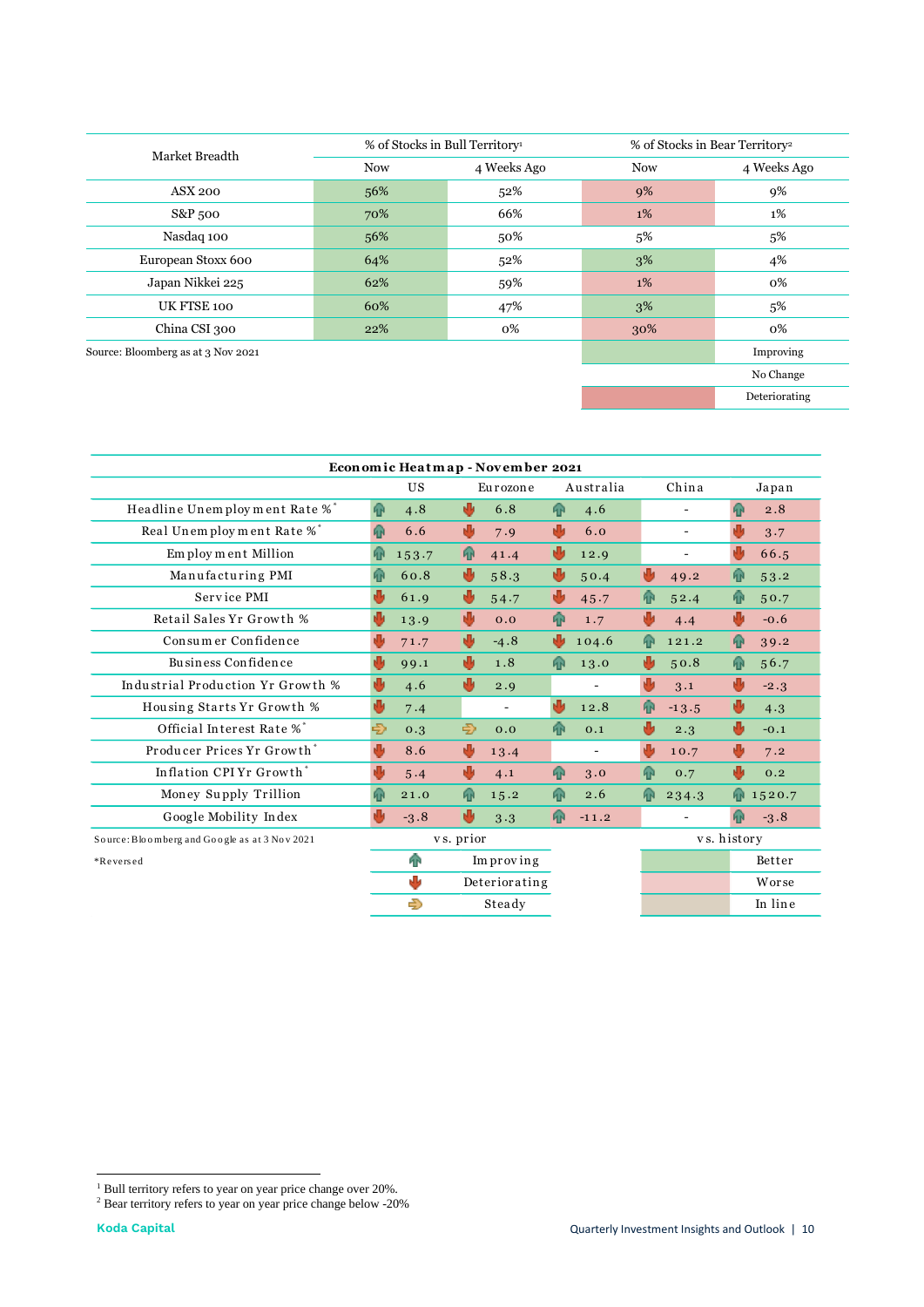| <b>Region</b> | Data                                                     | <b>Now</b> | 4 Weeks<br>Ago | 8 Weeks<br>Ago | 1 Year<br>High | 1 Year<br>Low  | 3 Year<br>Average |
|---------------|----------------------------------------------------------|------------|----------------|----------------|----------------|----------------|-------------------|
| Global        | <b>Baltic Dry Index</b>                                  | 4577       | 4496           | 3959           | 5057           | 1172           | 1674              |
|               | Global M&A Value Rolling 8<br>Weeks Mln\$                | 755        | 701            | 777            | 912            | 528            | 569               |
|               | <b>Global Flight Numbers</b>                             | 94988      | 94195          | 90417          | 95411          | 60948          | 67721             |
|               | Global Oil Floating Storage<br>kbbl                      | 102625     | 90072          | 92127          | 130616         | 79706          | 90782             |
| <b>US</b>     | <b>Financial Stress Index</b>                            | $-0.6$     | $-0.7$         | $-0.6$         | 0.5            | $-0.8$         | 0.0               |
|               | FRA to OIS Spread Bp                                     | 10         | 8              | $\overline{4}$ | 17             | $\overline{4}$ | 21                |
|               | Capital Expenditures<br><b>Intention Index</b>           | 32         | 34             | 23             | 34             | 16             | 19                |
|               | <b>Total Unemployment</b><br>Benefit Recipients 000      | 2831       | 5028           | 12186          | 21531          | 2831           | 10972             |
|               | US Oil and Gas Operating<br><b>Rig Count</b>             | 543        | 527            | 496            | 543            | 300            | 643               |
| Europe        | Passenger Car Sales                                      | $-24.1$    | $-21.8$        | $-23.6$        | 265.0          | $-24.5$        | 1.2               |
|               | Core CPI Yr Growth %                                     | 2.1        | 1.9            | 1.6            | 2.1            | 0.2            | 1.0               |
|               | Inflation Expectation Yr<br>Growth %                     | 1.9        | 1.8            | 1.7            | 2.0            | 1.1            | 1.3               |
|               | ECB Total Assets Bln€                                    | 8366       | 8289           | 8208           | 8368           | 6797           | 5927              |
|               | Job Advertisements                                       | 203428     | 191564         | 197058         | 203486         | 147313         | 155376            |
|               | <b>Auction Clearance</b>                                 | 79         | 84             | 67             | 86             | 55             | 66                |
| Australia     | Total Credit Yr Growth%                                  | 5.3        | 4.7            | 4.1            | 5.3            | 1.0            | 3.0               |
|               | Trade Balance Mln\$                                      | 15077      | 12650          | 11680          | 15077          | 5440           | 6617              |
| Asia          | South Korea Preliminary<br>Exports Yr Growth %           | 36.1       | 22.8           | 40.8           | 53.2           | 1,2            | 3.2               |
|               | Taiwan Exports Yr<br>Growth %                            | 29.2       | 26.9           | 34.7           | 38.6           | 9.7            | 8.9               |
|               | China Iron Ores Port<br><b>Inventory Million Tonnes*</b> | 142820     | 130780         | 122550         | 142820         | 114260         | 118210            |
|               | China GDP Growth Proxy -<br>Li Keqiang Index             | 6.8        | 5.9            | 7.5            | 17.6           | 5.9            | 8.0               |
|               | China Passenger Car Sales<br>Yr Growth %                 | $-16.2$    | $-11.1$        | $-6.8$         | 408.9          | $-16.2$        | 6.3               |
|               | China Loan Growth Yr<br>Growth %                         | 11.9       | 12.1           | 12.3           | 12.9           | 11.9           | 12.8              |
|               | China Passenger Traffic Yr<br>Growth%                    | $-19.4$    | $-41.7$        | 35.9           | 154.6          | $-52.6$        | $-1.3$            |
|               | Japan Machine Tool Orders<br>Yr Growth%                  | 71.9       | 85.2           | 93.4           | 141.9          | $-6.0$         | $_{\rm 0.0}$      |

Source: Bloomberg as at 3 Nov 2021

\*Colour reversed Improving

Steady/fluctuating

Deteriorating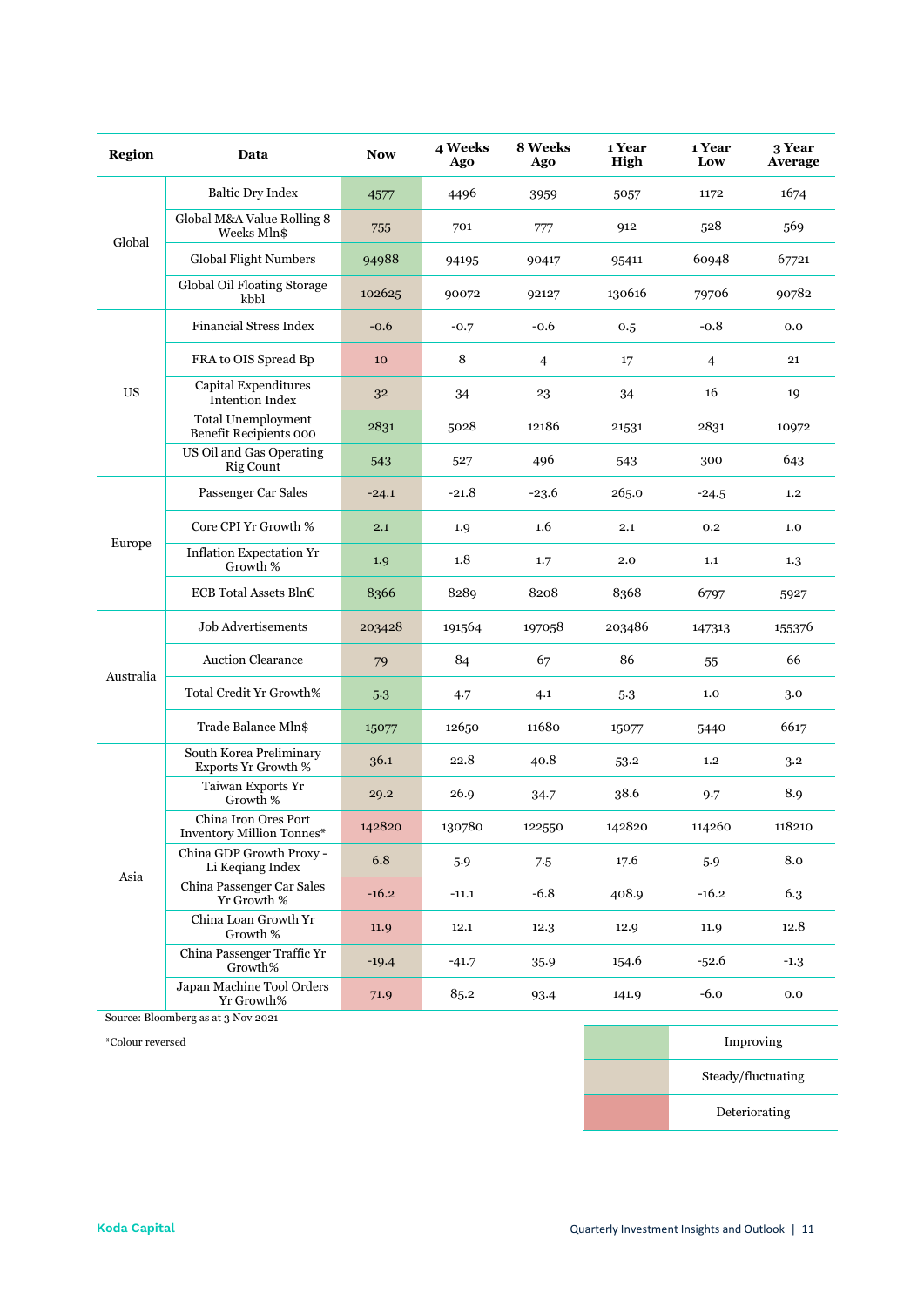## Section 3: Asset Allocation

Our reference portfolios continued to deliver very strong returns in Q3 2021. More importantly, portfolios are largely immune to recent sell-offs in bond markets due to near-zero exposure to developed markets sovereign bonds. Our investment philosophy of investing across the cycle is proved to help portfolios to navigate through the market gyrations. Since inception, the flagship portfolio since has captured 43% of down markets (defined by the diversified peer group), and 97% of upside.





In Q3 2021, investment market sentiment started to moderate as markets are increasingly concerning the stagflation outlook. In the current environment, we are neither adding risk to portfolios nor seeing to outright de-risk – see our portfolio construction framework below. However, for portfolios significantly deviate from our models, ensure that such portfolios have near-zero exposure to government bonds in developed markets have no more than modest exposure to S&P 500/ASX 200 risk.

|                              | <b>Three Months Ago</b> | <b>Now</b> | <b>Next Six Months</b> |  |
|------------------------------|-------------------------|------------|------------------------|--|
| Earnings/economic Growth     | <b>Very Strong</b>      | Strong     | Moderate               |  |
| Liquidity                    | Strong                  | Strong     | Moderate               |  |
| Valuation                    | Very Stretched          | Stretched  | ۰                      |  |
| <b>Portfolio Positioning</b> |                         | Unchanged  |                        |  |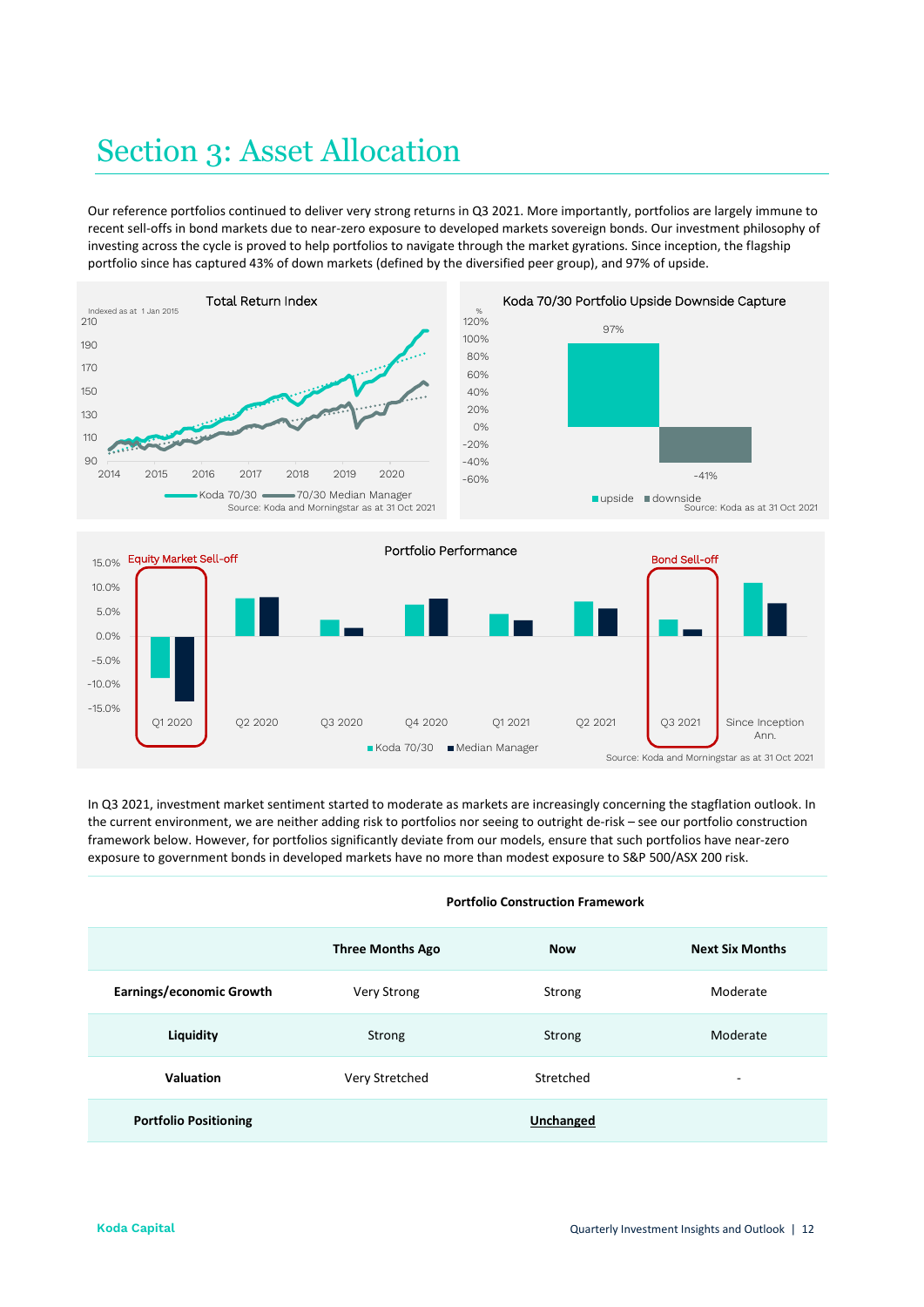The underlying economic and earnings growth has been very strong in the past six months due to the fast vaccine rollout, strong government stimulus and solid consumer demand coming off a low base from 2020. However, growth figures in the US and Europe are expected to have peaked in Q2 and Q3 respectively, and should normalise to pre-COVID levels. Add on top, a range of growth headwinds, including labour shortages, wage pressure, logistics costs and elevated raw material and energy prices, are weighing on the corporate margins and profit outlook. At present, the markets expect the US S&P 500 to deliver 30% earnings growth in the current Q3 reporting season. And the growth is estimated to moderate to 20% in Q4 and near 5% in Q1 2022.

Liquidity is going to moderate. The US Federal Reserve is expected to start tapering its asset purchases since November and possibly hike interest rates in late 2022. Globally 11 out of 27 major central banks have already hiked interest rates in the past four months due to the inflation and overleverage issue. However, we do not expect the upcoming tapering or tightening to significantly disrupt the investment fundamentals. *Why?*

- 1. US Fed tapering and rate hikes do not necessarily lead to equity market sell-off. US S&P 500 actually performed very well during the taper-tantrum in H2 2013 and rate hikes in 2017. The negative impact from tapering or tightening can be fully offset by improving economic fundamentals. Some stocks, such as banks, can even outperform when interest rates rise. By contrast, interest-sensitive government bonds significantly underperform when liquidity moderates.
- 2. The current elevated inflation cannot be fully fixed by rate hikes. Although tapering or rate hikes can reduce inflation *via* the channel of inflation expectations (*ie* wages) and property prices, central bankers can hardly do anything on hiring more truck drivers or exploring more oil. Therefore, a re-run of Volcker's aggressive rate hikes (*ie* Fed official rate at 10%) is unlikely. A mere monetary policy normalisation (as seen as 2017-2018) will create more volatilities but will not end the bull market.

Valuation-wise, equities have mildly moderated on the solid earnings growth. However, most equity markets, including US, Europe and Australia, are still over one standard deviation more expensive than long run average. By contrast, China and Japan have largely pulled back to fair value after the recent sell-off. By contrast, bonds are still very expensive at the current level. Real yields are still negative at -1% and IG bond spreads are very tight.





In defensive assets, portfolios remain overweight private debt and underweight traditional bonds, in particular sovereign bonds. We started to overweight private debt in late 2017/early 2018 and this has been our key deviation from the market consensus. Our private debt strategies utilise the market dislocations as banks retreat from SME and property developer lending due to regulatory capital cost. Despite the recent yield compression from the general credit markets, our selected strategies continue to deliver equity-like returns with low risk and volatilities, plus being floating rate will handle higher rates of inflation. By contrast, our portfolio has near zero exposure to sovereign bonds in the developed markets. We intentionally reduced our duration exposure and as a result, our defensive strategies are largely immune from the volatilities seen in the general US treasury market since the beginning of the year.

For equities, portfolios have moderate exposure to beta (*i.e.* market risk) and continue to focus on alpha generation. We remain neutral on overall developed market equities and mildly underweight US as the valuations are stretched. We continue to overweight China and more broadly selected emerging markets which benefit from commodity prices and moderate valuations. Domestically, we still prefer highly active and concentrated strategies.

At present, markets are distorted by a series of noisy events, including the Evergrande default, China slowdown, the broad-based energy shortage and the concerns of persistent inflation. Some assets will significantly underperform when these headwinds materialise. However, as your financial advisor, our job is to make sure that your portfolio, as a whole, is resilient to any extreme market events, whether it is the black swan like COVID-19 or the grey rhino like the current bond sell-off.

*How do we do that?* **We specifically take smaller exposures to a lot more risks.** The classic approach to a 70% growth 30% defensive portfolio is about 50% in Australian and US/EU equities plus 10-20% in high duration bonds. We do not build portfolios like that. By way of example, we would rather have a modest exposure to: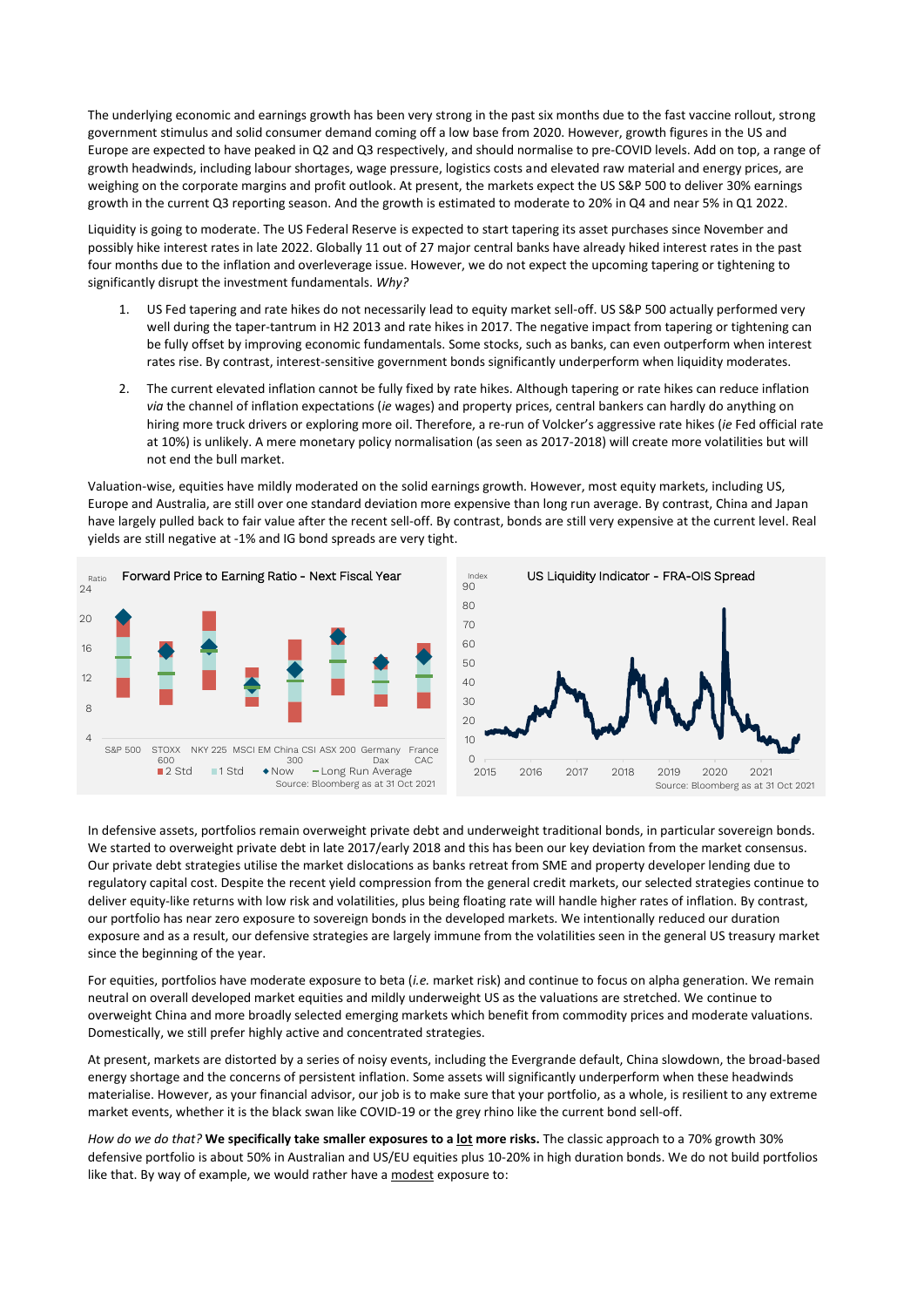- the risk that the People's Bank of China does not inject sufficient liquidity after a major developer goes into liquidation, or a regulatory crackdown on oligarchs impacts its tech leaders.
- dozens of frontier economies which are unlikely to crash at the same time.
- asset-backed agricultural loans.

Importantly portfolios should not face unrecoverable losses if the RBA miscalculates on its macroprudential tightening and engineers a GFC-like property crash. Such an event is unlikely to affect stocks in Israel, US, Europe *etc*. When something adverse happens, you will likely be worried about 4% of the portfolio, not 30%.

Our investment approach has worked very well in the past two years. During the global crunch in February and March 2020, our portfolios fell around 50%-60% as much as the peer group and captured ~100% of the subsequent rebound. In Q3 2021, when our overweighted position, China, declined as much as 20%, our models still outperformed the peers by 2% due to our positions in energy exporters such as Russia and Frontier markets.



\*Include market neutral, managed future, opportunistic and other quantitative hedge funds.<br>-4 = Minimal Weight; -3 = Very Underweight, -2 = Underweight; -1 = Mildly Underweight; 0 = Neutral; +1 = Mildly Overweight; +2 = Ov Overweight; +4 = Max Overweight



From here, we will stick to our philosophy of "*investing across the cycle*." Both bond and equity markets will go through large bumps due to a range of headwinds such as higher inflation, rising bond yields and energy crunch. A 20% sell-off of the US S&P 500 in the next six months is not inconceivable as per Dec 2018. During such a market decline, some assets will underperform, just like China did in Q3. However, the overall portfolio will be resilient to these market noises, due to both solid alpha generation and genuine diversification.

### **US Bear Market Checklist**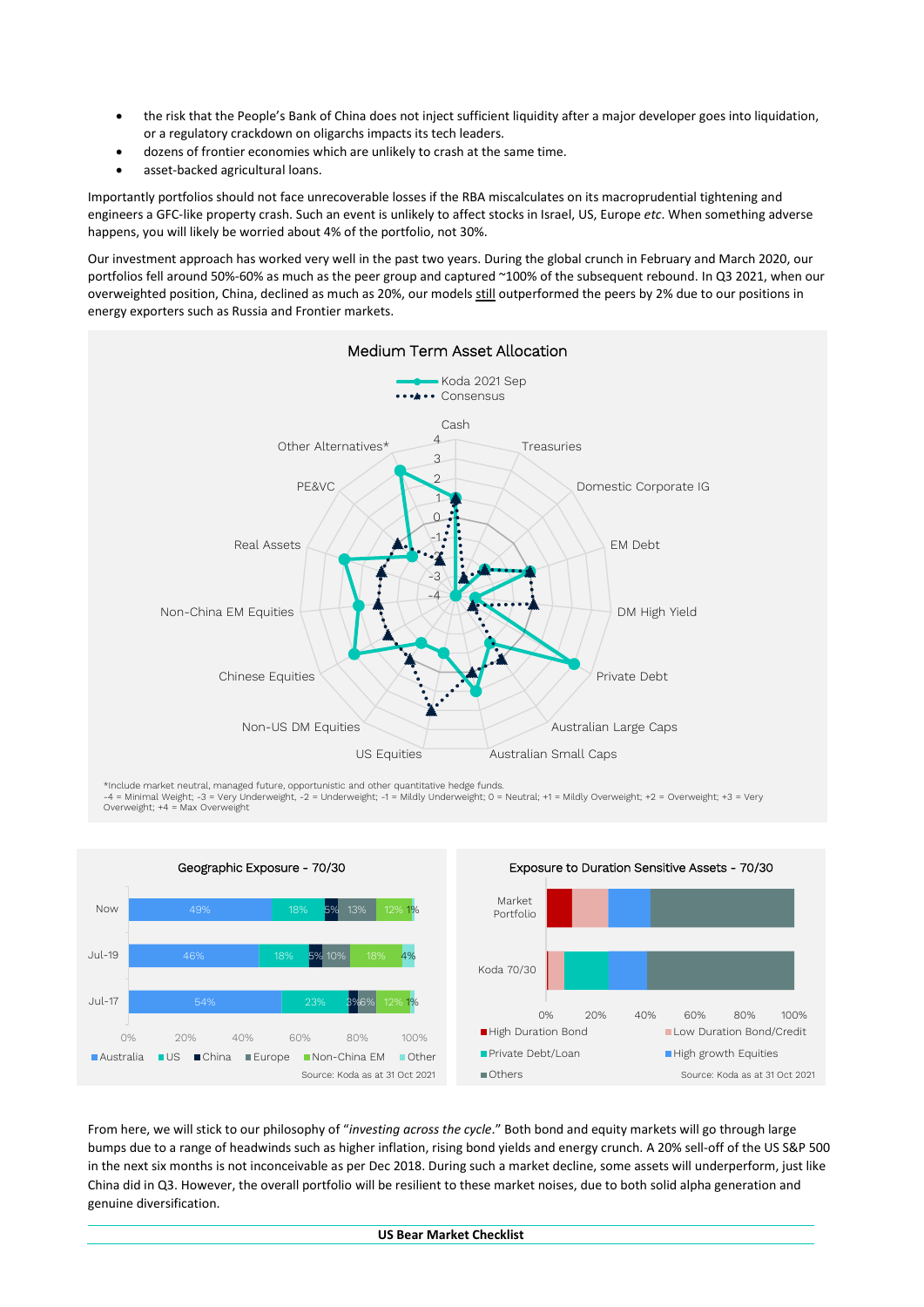|                                     | Mar 2000 | Oct 2007                    | Sep 2018 | Feb 2020                  | <b>Now</b> |
|-------------------------------------|----------|-----------------------------|----------|---------------------------|------------|
| <b>Valuations</b>                   |          |                             |          |                           |            |
| <b>Trailing P/E</b>                 | 28.9     | 17.1                        | 20.6     | 21.2                      | 25.8       |
| Forward P/E                         | 24.5     | 15.0                        | 16.8     | 18.1                      | 21.3       |
| <b>Dividend Yield</b>               | 1.1      | 1.8                         | 1.8      | 1.8                       | 1.3        |
| Shiller P/E                         | 37.0     | 22.7                        | 28.4     | 27.4                      | 36.8       |
| <b>Equity Risk Premium (%)</b>      | $-3.3$   | $-0.2$                      | 0.7      | 2.1                       | $1.2$      |
| <b>Sentiment</b>                    |          |                             |          |                           |            |
| US Yield Curve (%)                  | $-0.5$   | 0.0                         | 0.2      | 0.0                       | 1.0        |
| <b>Investor Sentiment</b>           | 29.6     | 5.5                         | 9.6      | 6.3                       | 1.5        |
| ETF Flows (%)                       | 11.7%    | 3.9%                        | 0.7%     | 0.6%                      | 1.1%       |
| Margin Borrowing (Chg% Rolling 3M)  | 34.1%    | 28.5%                       | 3.9%     | 4.2%                      | 7.2%       |
| <b>Corporate Behaviour</b>          |          |                             |          |                           |            |
| Capex Growth (%)                    | 8.8%     | 21.8%                       | 14.0%    | 4.6%                      | $-2.1%$    |
| M&A Growth (%)                      | 18%      | 7%                          | 10%      | 4%                        | 46%        |
| IPO Growth (%)                      | 99%      | 98%                         | 73%      | 48%                       | 236%       |
| <b>Profitability</b>                |          |                             |          |                           |            |
| <b>ROE (%)</b>                      | 17.9     | 16.4                        | 15.0     | 15.8                      | 18.6       |
| EPS Chg% vs prior peak              | 60%      | 37%                         | 31%      | 39%                       | 54%        |
| <b>Balance Sheets and Liquidity</b> |          |                             |          |                           |            |
| <b>Asset/Equity (Financials)</b>    | 6.0      | 5.7                         | 1.5      | 1.4                       | 1.5        |
| Household Debt to GDP (%)           | 67.0     | 96.5                        | 75.1     | 74.2                      | 76.2       |
| IG Bond Spread (%)                  | 1.5      | 1.5                         | 1.1      | 1.0                       | 0.9        |
| <b>Total Red Flags</b>              | 13/17    | 7.5/17                      | 2.5/17   | 1.5/17                    | 6.5/17     |
| As at Nov 2021                      |          | <b>Alarming is 0.5 Flag</b> |          | <b>Alerting is 1 Flag</b> |            |

| • Current Koda<br>• Current Consensus | Large<br>Underweight | Mild<br>Underweight | <b>Neutral</b>   | Mild<br>Overweight | Large<br>Overweight |
|---------------------------------------|----------------------|---------------------|------------------|--------------------|---------------------|
| Cash                                  |                      |                     |                  |                    |                     |
| Cash and cash-like securities         |                      |                     |                  | $\bullet\bullet$   |                     |
| <b>Fixed Income</b>                   |                      |                     |                  |                    |                     |
| <b>Treasuries</b>                     | $\bullet\bullet$     |                     |                  |                    |                     |
| <b>Domestic Corporate IG</b>          |                      | $\bullet$           |                  |                    |                     |
| <b>Emerging Markets Debt</b>          |                      |                     | $\bullet$        |                    |                     |
| <b>Developed Markets High Yield</b>   |                      |                     |                  |                    |                     |
| <b>Private Debt</b>                   | $\bullet$            |                     |                  |                    |                     |
| <b>Equities</b>                       |                      |                     |                  |                    |                     |
| <b>Australian Large Caps</b>          |                      |                     | $\bullet$        |                    |                     |
| <b>Australian Small Caps</b>          |                      |                     | ●                |                    |                     |
| <b>Developed Markets</b>              |                      |                     |                  |                    |                     |
| US                                    |                      |                     |                  |                    |                     |
| Non-US                                |                      |                     | ●                |                    |                     |
| <b>Emerging Markets</b>               |                      |                     | ●                |                    |                     |
| China                                 |                      |                     | $\bullet$        |                    |                     |
| Non-China                             |                      |                     | $\bullet\bullet$ |                    |                     |
| <b>Alternatives</b>                   |                      |                     |                  |                    |                     |
| Real Assets - add agriculture         |                      |                     | $\bullet$        |                    |                     |
| PE and VC                             |                      |                     | $\bullet\bullet$ |                    |                     |
| Others*                               | Φ                    |                     |                  |                    |                     |
|                                       |                      |                     |                  |                    |                     |
| Currency: AUD/USD                     |                      |                     | $\bullet\bullet$ |                    |                     |
|                                       |                      |                     |                  |                    |                     |
| <b>Overall Allocation</b>             |                      |                     | Ω                |                    |                     |

\*Others include managed future, market neutral and opportunistic strategies. As at Nov 2021